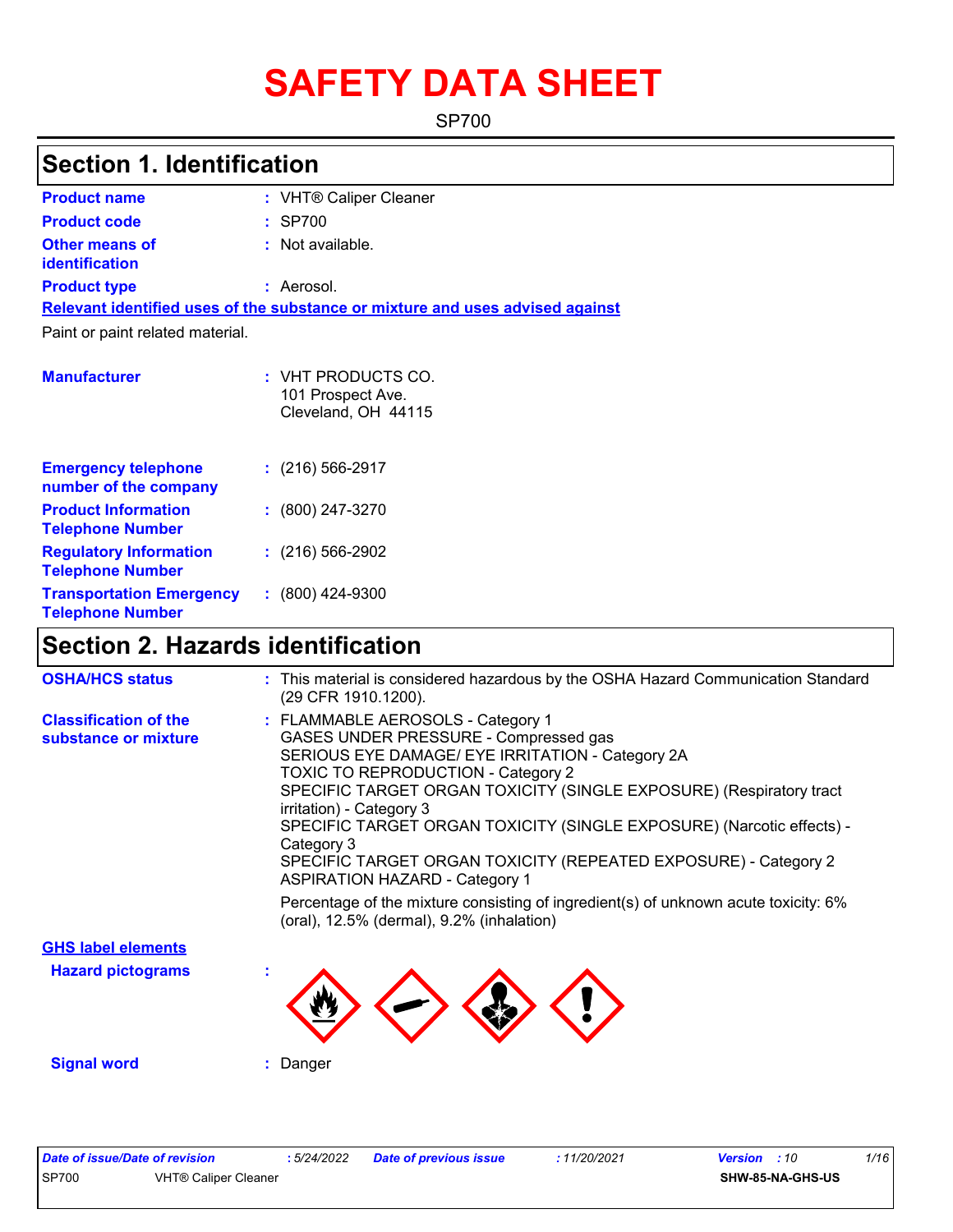# **Section 2. Hazards identification**

| <b>Hazard statements</b>                   | : Extremely flammable aerosol.<br>Contains gas under pressure; may explode if heated.<br>May be fatal if swallowed and enters airways.<br>Causes serious eye irritation.<br>May cause respiratory irritation.<br>May cause drowsiness or dizziness.<br>Suspected of damaging fertility or the unborn child.<br>May cause damage to organs through prolonged or repeated exposure.                                                                                                                                                            |
|--------------------------------------------|----------------------------------------------------------------------------------------------------------------------------------------------------------------------------------------------------------------------------------------------------------------------------------------------------------------------------------------------------------------------------------------------------------------------------------------------------------------------------------------------------------------------------------------------|
| <b>Precautionary statements</b>            |                                                                                                                                                                                                                                                                                                                                                                                                                                                                                                                                              |
| <b>General</b>                             | : Read label before use. Keep out of reach of children. If medical advice is needed,<br>have product container or label at hand.                                                                                                                                                                                                                                                                                                                                                                                                             |
| <b>Prevention</b>                          | : Obtain special instructions before use. Do not handle until all safety precautions have<br>been read and understood. Wear protective gloves, protective clothing and eye or face<br>protection. Keep away from heat, hot surfaces, sparks, open flames and other ignition<br>sources. No smoking. Do not spray on an open flame or other ignition source. Use<br>only outdoors or in a well-ventilated area. Do not breathe dust or mist. Wash<br>thoroughly after handling. Pressurized container: Do not pierce or burn, even after use. |
| <b>Response</b>                            | : IF exposed or concerned: Get medical advice or attention. IF INHALED: Remove<br>person to fresh air and keep comfortable for breathing. Call a POISON CENTER or<br>doctor if you feel unwell. IF SWALLOWED: Immediately call a POISON CENTER or<br>doctor. Do NOT induce vomiting. IF IN EYES: Rinse cautiously with water for several<br>minutes. Remove contact lenses, if present and easy to do. Continue rinsing. If eye<br>irritation persists: Get medical advice or attention.                                                     |
| <b>Storage</b>                             | : Store locked up. Protect from sunlight. Do not expose to temperatures exceeding 50<br>°C/122 °F. Store in a well-ventilated place. Keep container tightly closed.                                                                                                                                                                                                                                                                                                                                                                          |
| <b>Disposal</b>                            | Dispose of contents and container in accordance with all local, regional, national and<br>international regulations.                                                                                                                                                                                                                                                                                                                                                                                                                         |
| <b>Supplemental label</b><br>elements      | DELAYED EFFECTS FROM LONG TERM OVEREXPOSURE. Contains solvents which<br>can cause permanent brain and nervous system damage. Intentional misuse by<br>deliberately concentrating and inhaling the contents can be harmful or fatal. WARNING:<br>This product contains chemicals known to the State of California to cause cancer and<br>birth defects or other reproductive harm.                                                                                                                                                            |
|                                            | Please refer to the SDS for additional information. Keep out of reach of children. Keep<br>upright in a cool, dry place. Do not discard empty can in trash compactor.                                                                                                                                                                                                                                                                                                                                                                        |
| <b>Hazards not otherwise</b><br>classified | : None known.                                                                                                                                                                                                                                                                                                                                                                                                                                                                                                                                |

# **Section 3. Composition/information on ingredients**

| Substance/mixture     | : Mixture                   |
|-----------------------|-----------------------------|
| <b>Other means of</b> | $\therefore$ Not available. |
| identification        |                             |

### **CAS number/other identifiers**

| <b>Ingredient name</b>              | $\%$ by weight | <b>CAS number</b> |
|-------------------------------------|----------------|-------------------|
| l Acetone                           | I≥75 - ≤90     | 67-64-1           |
| Toluene                             | 56.7           | 108-88-3          |
| l Carbon Dioxide                    | ≤10            | 124-38-9          |
| Light Aliphatic Hydrocarbon Solvent | $≤3.2$         | 64742-49-0        |
| Lt. Aliphatic Hydrocarbon Solvent   | l≤0.3          | 64742-89-8        |
| Methyl Cyclohexane                  | l≤0.3          | 108-87-2          |

Any concentration shown as a range is to protect confidentiality or is due to batch variation.

**There are no additional ingredients present which, within the current knowledge of the supplier and in the concentrations applicable, are classified and hence require reporting in this section.**

| Date of issue/Date of revision |                      | : 5/24/2022 | Date of previous issue | 11/20/2021 | <b>Version</b> : 10 |                  | 2/16 |
|--------------------------------|----------------------|-------------|------------------------|------------|---------------------|------------------|------|
| <b>SP700</b>                   | VHT® Caliper Cleaner |             |                        |            |                     | SHW-85-NA-GHS-US |      |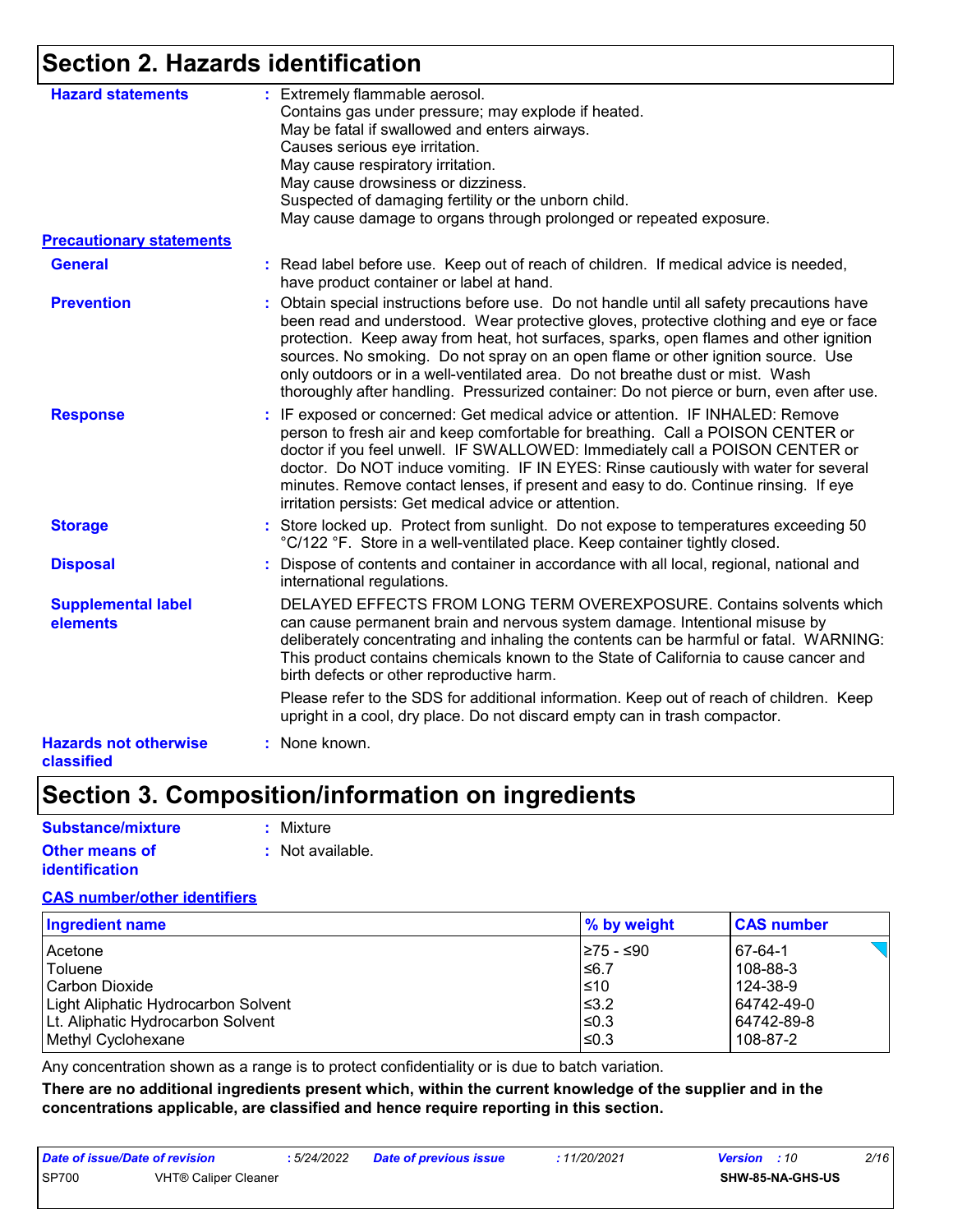# **Section 3. Composition/information on ingredients**

**Occupational exposure limits, if available, are listed in Section 8.**

### **Section 4. First aid measures**

### **Description of necessary first aid measures**

| <b>Eye contact</b>  | : Immediately flush eyes with plenty of water, occasionally lifting the upper and lower<br>eyelids. Check for and remove any contact lenses. Continue to rinse for at least 10<br>minutes. Get medical attention.                                                                                                                                                                                                                                                                                                                                                                                                                                                                                                                                       |
|---------------------|---------------------------------------------------------------------------------------------------------------------------------------------------------------------------------------------------------------------------------------------------------------------------------------------------------------------------------------------------------------------------------------------------------------------------------------------------------------------------------------------------------------------------------------------------------------------------------------------------------------------------------------------------------------------------------------------------------------------------------------------------------|
| <b>Inhalation</b>   | : Remove victim to fresh air and keep at rest in a position comfortable for breathing. If it<br>is suspected that fumes are still present, the rescuer should wear an appropriate mask<br>or self-contained breathing apparatus. If not breathing, if breathing is irregular or if<br>respiratory arrest occurs, provide artificial respiration or oxygen by trained personnel. It<br>may be dangerous to the person providing aid to give mouth-to-mouth resuscitation.<br>Get medical attention. If necessary, call a poison center or physician. If unconscious,<br>place in recovery position and get medical attention immediately. Maintain an open<br>airway. Loosen tight clothing such as a collar, tie, belt or waistband.                    |
| <b>Skin contact</b> | : Flush contaminated skin with plenty of water. Remove contaminated clothing and<br>shoes. Continue to rinse for at least 10 minutes. Get medical attention. Wash clothing<br>before reuse. Clean shoes thoroughly before reuse.                                                                                                                                                                                                                                                                                                                                                                                                                                                                                                                        |
| <b>Ingestion</b>    | : Get medical attention immediately. Call a poison center or physician. Wash out mouth<br>with water. Remove dentures if any. If material has been swallowed and the exposed<br>person is conscious, give small quantities of water to drink. Stop if the exposed person<br>feels sick as vomiting may be dangerous. Aspiration hazard if swallowed. Can enter<br>lungs and cause damage. Do not induce vomiting. If vomiting occurs, the head should<br>be kept low so that vomit does not enter the lungs. Never give anything by mouth to an<br>unconscious person. If unconscious, place in recovery position and get medical<br>attention immediately. Maintain an open airway. Loosen tight clothing such as a collar,<br>tie, belt or waistband. |

### **Most important symptoms/effects, acute and delayed**

| <b>Potential acute health effects</b> |                                                                                                                                                                                                                                                                         |
|---------------------------------------|-------------------------------------------------------------------------------------------------------------------------------------------------------------------------------------------------------------------------------------------------------------------------|
| <b>Eye contact</b>                    | : Causes serious eye irritation.                                                                                                                                                                                                                                        |
| <b>Inhalation</b>                     | : Can cause central nervous system (CNS) depression. May cause drowsiness or<br>dizziness. May cause respiratory irritation.                                                                                                                                            |
| <b>Skin contact</b>                   | : No known significant effects or critical hazards.                                                                                                                                                                                                                     |
| <b>Ingestion</b>                      | : Can cause central nervous system (CNS) depression. May be fatal if swallowed and<br>enters airways.                                                                                                                                                                   |
| <b>Over-exposure signs/symptoms</b>   |                                                                                                                                                                                                                                                                         |
| <b>Eye contact</b>                    | : Adverse symptoms may include the following:<br>pain or irritation<br>watering<br>redness                                                                                                                                                                              |
| <b>Inhalation</b>                     | : Adverse symptoms may include the following:<br>respiratory tract irritation<br>coughing<br>nausea or vomiting<br>headache<br>drowsiness/fatigue<br>dizziness/vertigo<br>unconsciousness<br>reduced fetal weight<br>increase in fetal deaths<br>skeletal malformations |

| Date of issue/Date of revision |                             | : 5/24/2022 | Date of previous issue | : 11/20/2021 | <b>Version</b> : 10 |                         | 3/16 |
|--------------------------------|-----------------------------|-------------|------------------------|--------------|---------------------|-------------------------|------|
| <b>SP700</b>                   | <b>VHT® Caliper Cleaner</b> |             |                        |              |                     | <b>SHW-85-NA-GHS-US</b> |      |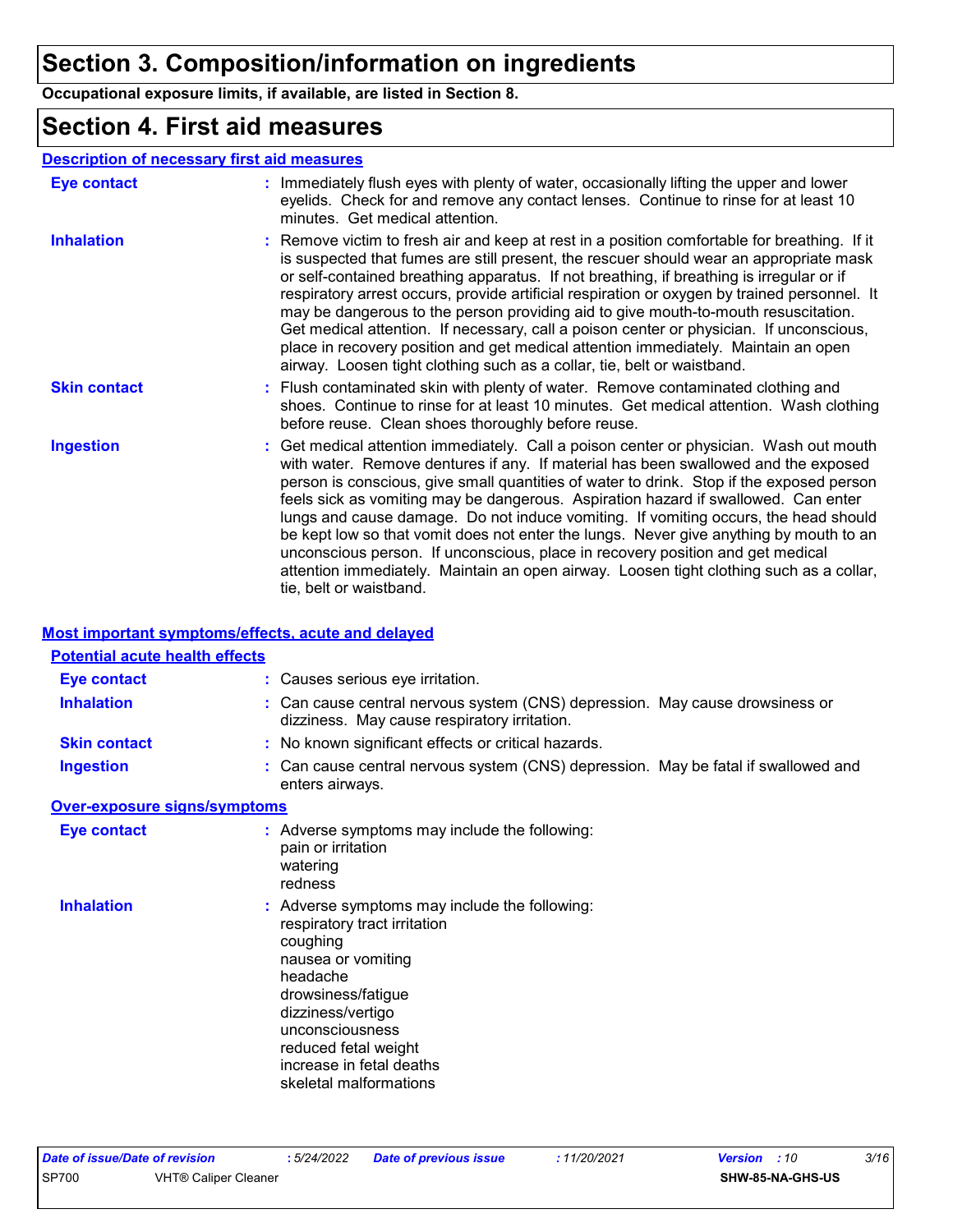# **Section 4. First aid measures**

| : Adverse symptoms may include the following:<br>reduced fetal weight<br>increase in fetal deaths<br>skeletal malformations                                                                                                                                                                                             |
|-------------------------------------------------------------------------------------------------------------------------------------------------------------------------------------------------------------------------------------------------------------------------------------------------------------------------|
| : Adverse symptoms may include the following:<br>nausea or vomiting<br>reduced fetal weight<br>increase in fetal deaths<br>skeletal malformations                                                                                                                                                                       |
| <b>Indication of immediate medical attention and special treatment needed, if necessary</b>                                                                                                                                                                                                                             |
| : Treat symptomatically. Contact poison treatment specialist immediately if large<br>quantities have been ingested or inhaled.                                                                                                                                                                                          |
| : No specific treatment.                                                                                                                                                                                                                                                                                                |
| : No action shall be taken involving any personal risk or without suitable training. If it is<br>suspected that fumes are still present, the rescuer should wear an appropriate mask or<br>self-contained breathing apparatus. It may be dangerous to the person providing aid to<br>give mouth-to-mouth resuscitation. |
|                                                                                                                                                                                                                                                                                                                         |

**See toxicological information (Section 11)**

# **Section 5. Fire-fighting measures**

| <b>Extinguishing media</b>                               |                                                                                                                                                                                                                                                                                                                                                                                                                                                       |
|----------------------------------------------------------|-------------------------------------------------------------------------------------------------------------------------------------------------------------------------------------------------------------------------------------------------------------------------------------------------------------------------------------------------------------------------------------------------------------------------------------------------------|
| <b>Suitable extinguishing</b><br>media                   | : Use an extinguishing agent suitable for the surrounding fire.                                                                                                                                                                                                                                                                                                                                                                                       |
| <b>Unsuitable extinguishing</b><br>media                 | : None known.                                                                                                                                                                                                                                                                                                                                                                                                                                         |
| <b>Specific hazards arising</b><br>from the chemical     | : Extremely flammable aerosol. Runoff to sewer may create fire or explosion hazard. In<br>a fire or if heated, a pressure increase will occur and the container may burst, with the<br>risk of a subsequent explosion. Gas may accumulate in low or confined areas or travel<br>a considerable distance to a source of ignition and flash back, causing fire or explosion.<br>Bursting aerosol containers may be propelled from a fire at high speed. |
| <b>Hazardous thermal</b><br>decomposition products       | Decomposition products may include the following materials:<br>carbon dioxide<br>carbon monoxide                                                                                                                                                                                                                                                                                                                                                      |
| <b>Special protective actions</b><br>for fire-fighters   | : Promptly isolate the scene by removing all persons from the vicinity of the incident if<br>there is a fire. No action shall be taken involving any personal risk or without suitable<br>training. Move containers from fire area if this can be done without risk. Use water<br>spray to keep fire-exposed containers cool.                                                                                                                         |
| <b>Special protective</b><br>equipment for fire-fighters | Fire-fighters should wear appropriate protective equipment and self-contained breathing<br>apparatus (SCBA) with a full face-piece operated in positive pressure mode.                                                                                                                                                                                                                                                                                |

# **Section 6. Accidental release measures**

**Personal precautions, protective equipment and emergency procedures**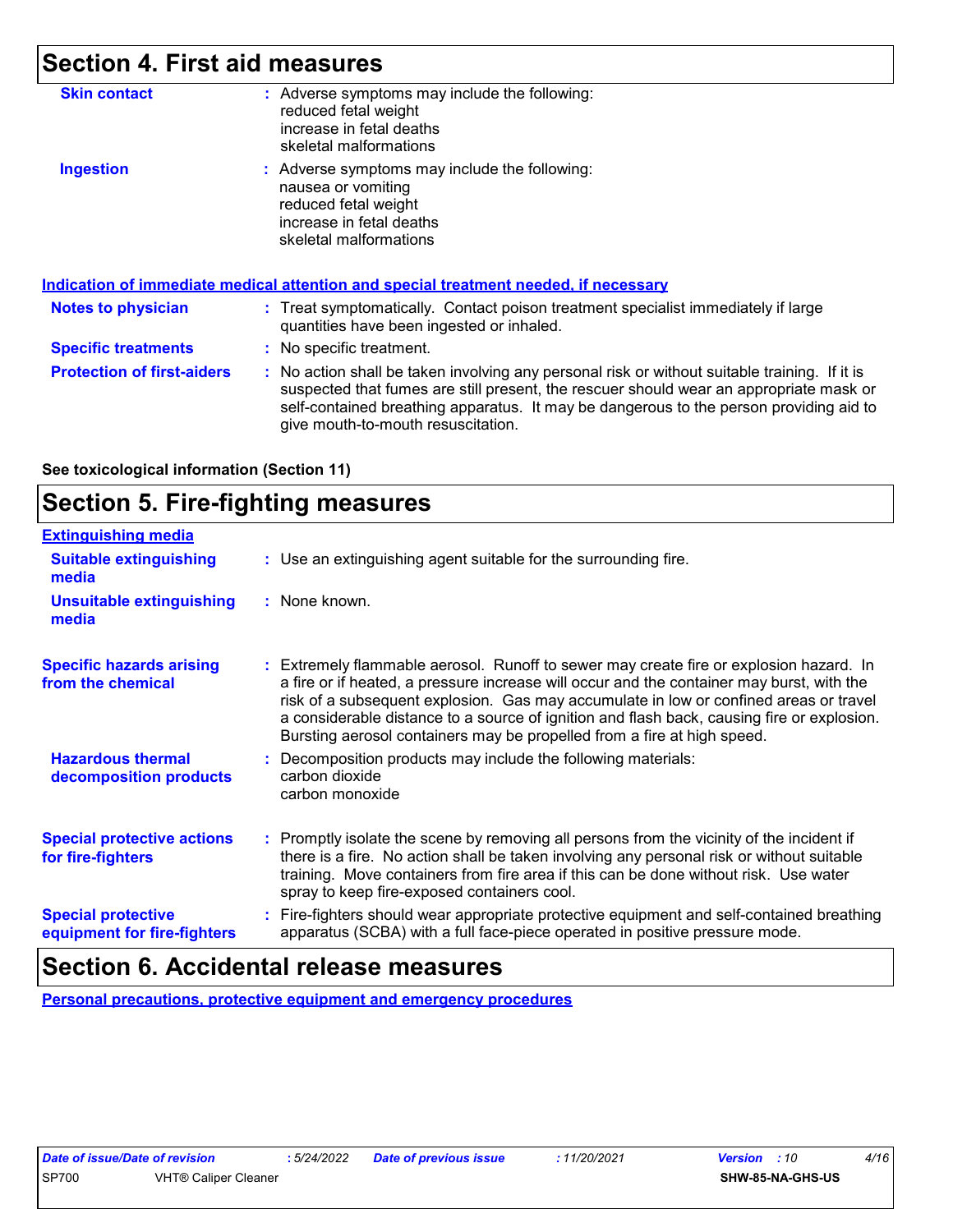# **Section 6. Accidental release measures**

| For non-emergency<br>personnel                               | : No action shall be taken involving any personal risk or without suitable training.<br>Evacuate surrounding areas. Keep unnecessary and unprotected personnel from<br>entering. In the case of aerosols being ruptured, care should be taken due to the rapid<br>escape of the pressurized contents and propellant. If a large number of containers are<br>ruptured, treat as a bulk material spillage according to the instructions in the clean-up<br>section. Do not touch or walk through spilled material. Shut off all ignition sources. No<br>flares, smoking or flames in hazard area. Avoid breathing vapor or mist. Provide<br>adequate ventilation. Wear appropriate respirator when ventilation is inadequate. Put<br>on appropriate personal protective equipment. |
|--------------------------------------------------------------|----------------------------------------------------------------------------------------------------------------------------------------------------------------------------------------------------------------------------------------------------------------------------------------------------------------------------------------------------------------------------------------------------------------------------------------------------------------------------------------------------------------------------------------------------------------------------------------------------------------------------------------------------------------------------------------------------------------------------------------------------------------------------------|
| For emergency responders                                     | : If specialized clothing is required to deal with the spillage, take note of any information in<br>Section 8 on suitable and unsuitable materials. See also the information in "For non-<br>emergency personnel".                                                                                                                                                                                                                                                                                                                                                                                                                                                                                                                                                               |
| <b>Environmental precautions</b>                             | : Avoid dispersal of spilled material and runoff and contact with soil, waterways, drains<br>and sewers. Inform the relevant authorities if the product has caused environmental<br>pollution (sewers, waterways, soil or air).                                                                                                                                                                                                                                                                                                                                                                                                                                                                                                                                                  |
| <b>Methods and materials for containment and cleaning up</b> |                                                                                                                                                                                                                                                                                                                                                                                                                                                                                                                                                                                                                                                                                                                                                                                  |

| <b>Small spill</b> | : Stop leak if without risk. Move containers from spill area. Use spark-proof tools and<br>explosion-proof equipment. Dilute with water and mop up if water-soluble. Alternatively,<br>or if water-insoluble, absorb with an inert dry material and place in an appropriate waste<br>disposal container. Dispose of via a licensed waste disposal contractor.                                                                                  |
|--------------------|------------------------------------------------------------------------------------------------------------------------------------------------------------------------------------------------------------------------------------------------------------------------------------------------------------------------------------------------------------------------------------------------------------------------------------------------|
| <b>Large spill</b> | : Stop leak if without risk. Move containers from spill area. Use spark-proof tools and<br>explosion-proof equipment. Approach release from upwind. Prevent entry into sewers,<br>water courses, basements or confined areas. Wash spillages into an effluent treatment<br>plant or proceed as follows. Contain and collect spillage with non-combustible,<br>absorbent material e q sand earth vermiculite or distomaçeous earth and place in |

absorbent material e.g. sand, earth, vermiculite or diatomaceous earth and place in container for disposal according to local regulations (see Section 13). Dispose of via a licensed waste disposal contractor. Contaminated absorbent material may pose the same hazard as the spilled product. Note: see Section 1 for emergency contact information and Section 13 for waste disposal.

# **Section 7. Handling and storage**

| <b>Precautions for safe handling</b>                                                 |                                                                                                                                                                                                                                                                                                                                                                                                                                                                                                                                                                                                                                                                                                                                                                                                                                                                                          |                                                 |
|--------------------------------------------------------------------------------------|------------------------------------------------------------------------------------------------------------------------------------------------------------------------------------------------------------------------------------------------------------------------------------------------------------------------------------------------------------------------------------------------------------------------------------------------------------------------------------------------------------------------------------------------------------------------------------------------------------------------------------------------------------------------------------------------------------------------------------------------------------------------------------------------------------------------------------------------------------------------------------------|-------------------------------------------------|
| <b>Protective measures</b>                                                           | : Put on appropriate personal protective equipment (see Section 8). Pressurized<br>container: protect from sunlight and do not expose to temperatures exceeding 50°C. Do<br>not pierce or burn, even after use. Avoid exposure - obtain special instructions before<br>use. Avoid exposure during pregnancy. Do not handle until all safety precautions have<br>been read and understood. Do not get in eyes or on skin or clothing. Do not breathe<br>vapor or mist. Do not swallow. Avoid breathing gas. Use only with adequate ventilation.<br>Wear appropriate respirator when ventilation is inadequate. Store and use away from<br>heat, sparks, open flame or any other ignition source. Use explosion-proof electrical<br>(ventilating, lighting and material handling) equipment. Use only non-sparking tools.<br>Empty containers retain product residue and can be hazardous. |                                                 |
| <b>Advice on general</b><br>occupational hygiene                                     | : Eating, drinking and smoking should be prohibited in areas where this material is<br>handled, stored and processed. Workers should wash hands and face before eating,<br>drinking and smoking. Remove contaminated clothing and protective equipment before<br>entering eating areas. See also Section 8 for additional information on hygiene<br>measures.                                                                                                                                                                                                                                                                                                                                                                                                                                                                                                                            |                                                 |
| <b>Conditions for safe storage,</b><br>including any<br>incompatibilities            | Store in accordance with local regulations. Store away from direct sunlight in a dry, cool<br>and well-ventilated area, away from incompatible materials (see Section 10) and food<br>and drink. Protect from sunlight. Store locked up. Eliminate all ignition sources. Use<br>appropriate containment to avoid environmental contamination. See Section 10 for<br>incompatible materials before handling or use.                                                                                                                                                                                                                                                                                                                                                                                                                                                                       |                                                 |
| <b>Date of issue/Date of revision</b><br><b>SP700</b><br><b>VHT® Caliper Cleaner</b> | <b>Date of previous issue</b><br>:11/20/2021<br>:5/24/2022                                                                                                                                                                                                                                                                                                                                                                                                                                                                                                                                                                                                                                                                                                                                                                                                                               | 5/16<br><b>Version</b> : 10<br>SHW-85-NA-GHS-US |
|                                                                                      |                                                                                                                                                                                                                                                                                                                                                                                                                                                                                                                                                                                                                                                                                                                                                                                                                                                                                          |                                                 |

| <u>v Granom</u> | .               |
|-----------------|-----------------|
|                 | SHW-85-NA-GHS-U |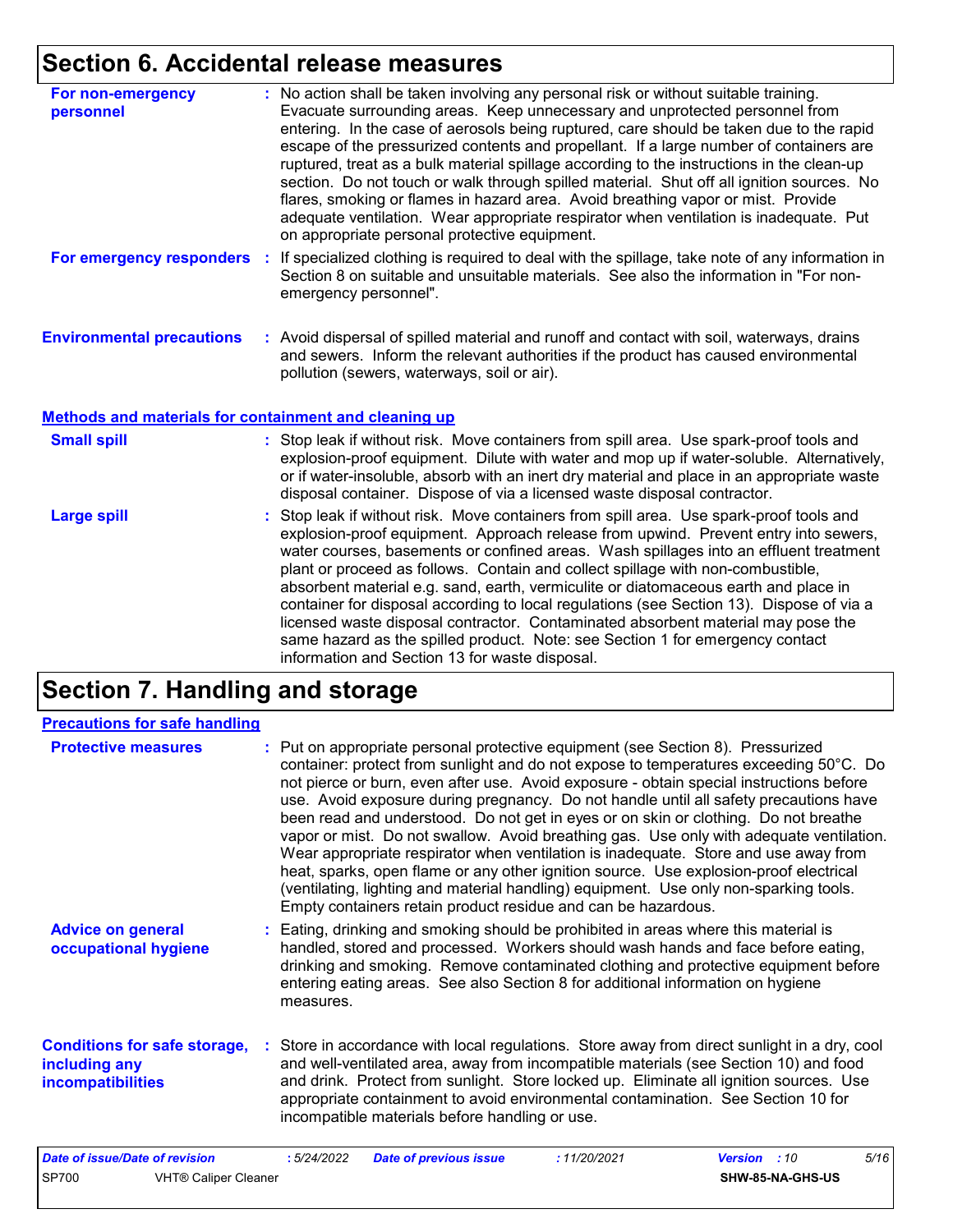# **Section 8. Exposure controls/personal protection**

### **Control parameters**

**Occupational exposure limits (OSHA United States)**

| <b>Ingredient name</b>                                                                         | CAS#                                 | <b>Exposure limits</b>                                                                                                                                                                                                                                                                                                                                                                                                                                                                                                  |
|------------------------------------------------------------------------------------------------|--------------------------------------|-------------------------------------------------------------------------------------------------------------------------------------------------------------------------------------------------------------------------------------------------------------------------------------------------------------------------------------------------------------------------------------------------------------------------------------------------------------------------------------------------------------------------|
| Acetone                                                                                        | 67-64-1                              | ACGIH TLV (United States, 1/2021).<br>TWA: 250 ppm 8 hours.<br>STEL: 500 ppm 15 minutes.<br>NIOSH REL (United States, 10/2020).<br>TWA: 250 ppm 10 hours.<br>TWA: 590 mg/m <sup>3</sup> 10 hours.<br>OSHA PEL (United States, 5/2018).<br>TWA: 1000 ppm 8 hours.<br>TWA: 2400 mg/m <sup>3</sup> 8 hours.                                                                                                                                                                                                                |
| Toluene                                                                                        | 108-88-3                             | OSHA PEL Z2 (United States, 2/2013).<br>TWA: 200 ppm 8 hours.<br>CEIL: 300 ppm<br>AMP: 500 ppm 10 minutes.<br>NIOSH REL (United States, 10/2020).<br>TWA: 100 ppm 10 hours.<br>TWA: 375 mg/m <sup>3</sup> 10 hours.<br>STEL: 150 ppm 15 minutes.<br>STEL: 560 mg/m <sup>3</sup> 15 minutes.<br>ACGIH TLV (United States, 1/2021).<br>Ototoxicant.<br>TWA: 20 ppm 8 hours.                                                                                                                                               |
| <b>Carbon Dioxide</b>                                                                          | 124-38-9                             | ACGIH TLV (United States, 1/2021). Oxygen<br><b>Depletion [Asphyxiant].</b><br>TWA: 5000 ppm 8 hours.<br>TWA: 9000 mg/m <sup>3</sup> 8 hours.<br>STEL: 30000 ppm 15 minutes.<br>STEL: 54000 mg/m <sup>3</sup> 15 minutes.<br>NIOSH REL (United States, 10/2020).<br>TWA: 5000 ppm 10 hours.<br>TWA: 9000 mg/m <sup>3</sup> 10 hours.<br>STEL: 30000 ppm 15 minutes.<br>STEL: 54000 mg/m <sup>3</sup> 15 minutes.<br>OSHA PEL (United States, 5/2018).<br>TWA: 5000 ppm 8 hours.<br>TWA: 9000 mg/m <sup>3</sup> 8 hours. |
| Light Aliphatic Hydrocarbon Solvent<br>Lt. Aliphatic Hydrocarbon Solvent<br>Methyl Cyclohexane | 64742-49-0<br>64742-89-8<br>108-87-2 | None.<br>None.<br>ACGIH TLV (United States, 1/2021).<br>TWA: 400 ppm 8 hours.<br>TWA: 1610 mg/m <sup>3</sup> 8 hours.<br>NIOSH REL (United States, 10/2020).<br>TWA: 400 ppm 10 hours.<br>TWA: 1600 mg/m <sup>3</sup> 10 hours.<br>OSHA PEL (United States, 5/2018).<br>TWA: 500 ppm 8 hours.<br>TWA: 2000 mg/m <sup>3</sup> 8 hours.                                                                                                                                                                                   |

**Occupational exposure limits (Canada)**

|       | Date of issue/Date of re |            |
|-------|--------------------------|------------|
| SP700 |                          | <b>VHT</b> |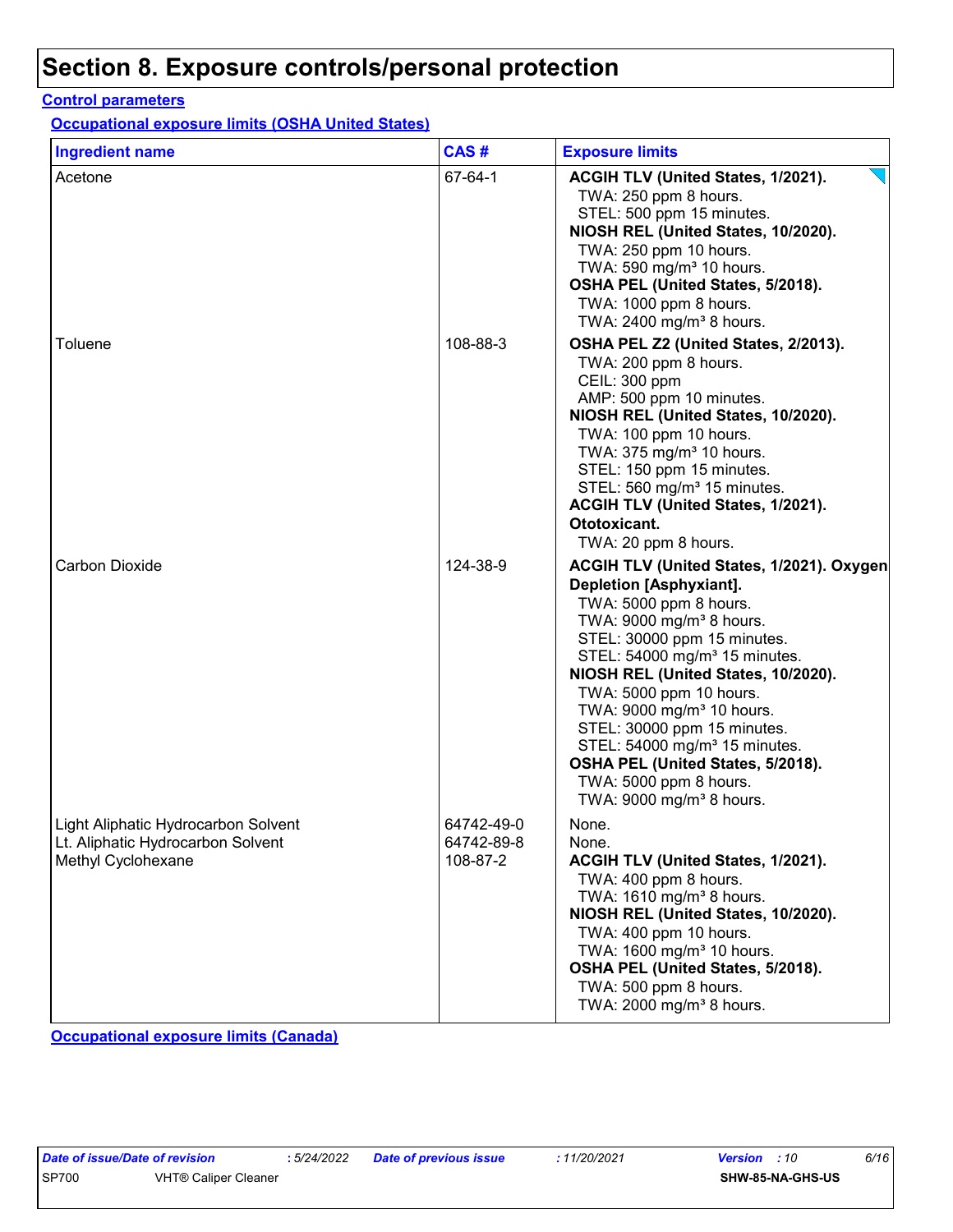## **Section 8. Exposure controls/personal protection**

| <b>Ingredient name</b> | CAS#     | <b>Exposure limits</b>                                                                                                                                                                                                                                                                                                                                                                                                                                                                                                                                                                                                                                                                                                                  |
|------------------------|----------|-----------------------------------------------------------------------------------------------------------------------------------------------------------------------------------------------------------------------------------------------------------------------------------------------------------------------------------------------------------------------------------------------------------------------------------------------------------------------------------------------------------------------------------------------------------------------------------------------------------------------------------------------------------------------------------------------------------------------------------------|
| acetone                | 67-64-1  | CA Alberta Provincial (Canada, 6/2018).<br>8 hrs OEL: 1200 mg/m <sup>3</sup> 8 hours.<br>15 min OEL: 1800 mg/m <sup>3</sup> 15 minutes.<br>8 hrs OEL: 500 ppm 8 hours.<br>15 min OEL: 750 ppm 15 minutes.<br><b>CA British Columbia Provincial (Canada,</b><br>6/2021).<br>TWA: 250 ppm 8 hours.<br>STEL: 500 ppm 15 minutes.<br>CA Ontario Provincial (Canada, 6/2019).<br>TWA: 250 ppm 8 hours.<br>STEL: 500 ppm 15 minutes.<br>CA Quebec Provincial (Canada, 6/2021).<br>TWAEV: 500 ppm 8 hours.<br>TWAEV: 1190 mg/m <sup>3</sup> 8 hours.<br>STEV: 1000 ppm 15 minutes.<br>STEV: 2380 mg/m <sup>3</sup> 15 minutes.<br><b>CA Saskatchewan Provincial (Canada,</b><br>7/2013).<br>STEL: 750 ppm 15 minutes.<br>TWA: 500 ppm 8 hours. |
| Toluene                | 108-88-3 | CA Alberta Provincial (Canada, 6/2018).<br>Absorbed through skin.<br>8 hrs OEL: 50 ppm 8 hours.<br>8 hrs OEL: 188 mg/m <sup>3</sup> 8 hours.<br><b>CA British Columbia Provincial (Canada,</b><br>6/2021).<br>TWA: 20 ppm 8 hours.<br>CA Ontario Provincial (Canada, 6/2019).<br>TWA: 20 ppm 8 hours.<br>CA Quebec Provincial (Canada, 6/2021).<br>Absorbed through skin.<br>TWAEV: 50 ppm 8 hours.<br>TWAEV: 188 mg/m <sup>3</sup> 8 hours.<br><b>CA Saskatchewan Provincial (Canada,</b><br>7/2013). Absorbed through skin.<br>STEL: 60 ppm 15 minutes.<br>TWA: 50 ppm 8 hours.                                                                                                                                                       |

#### **Occupational exposure limits (Mexico)**

|                    | CAS#                | <b>Exposure limits</b>                                                                                                                                   |
|--------------------|---------------------|----------------------------------------------------------------------------------------------------------------------------------------------------------|
| Acetone<br>Toluene | 67-64-1<br>108-88-3 | NOM-010-STPS-2014 (Mexico, 4/2016).<br>TWA: 500 ppm 8 hours.<br>STEL: 750 ppm 15 minutes.<br>NOM-010-STPS-2014 (Mexico, 4/2016).<br>TWA: 20 ppm 8 hours. |

**Appropriate engineering controls**

**:** Use only with adequate ventilation. Use process enclosures, local exhaust ventilation or other engineering controls to keep worker exposure to airborne contaminants below any recommended or statutory limits. The engineering controls also need to keep gas, vapor or dust concentrations below any lower explosive limits. Use explosion-proof ventilation equipment.

### **Environmental exposure controls**

**:**

*Date of issue/Date of revision* **:** *5/24/2022 Date of previous issue : 11/20/2021 Version : 10 7/16* SP700 VHT® Caliper Cleaner **SHW-85-NA-GHS-US**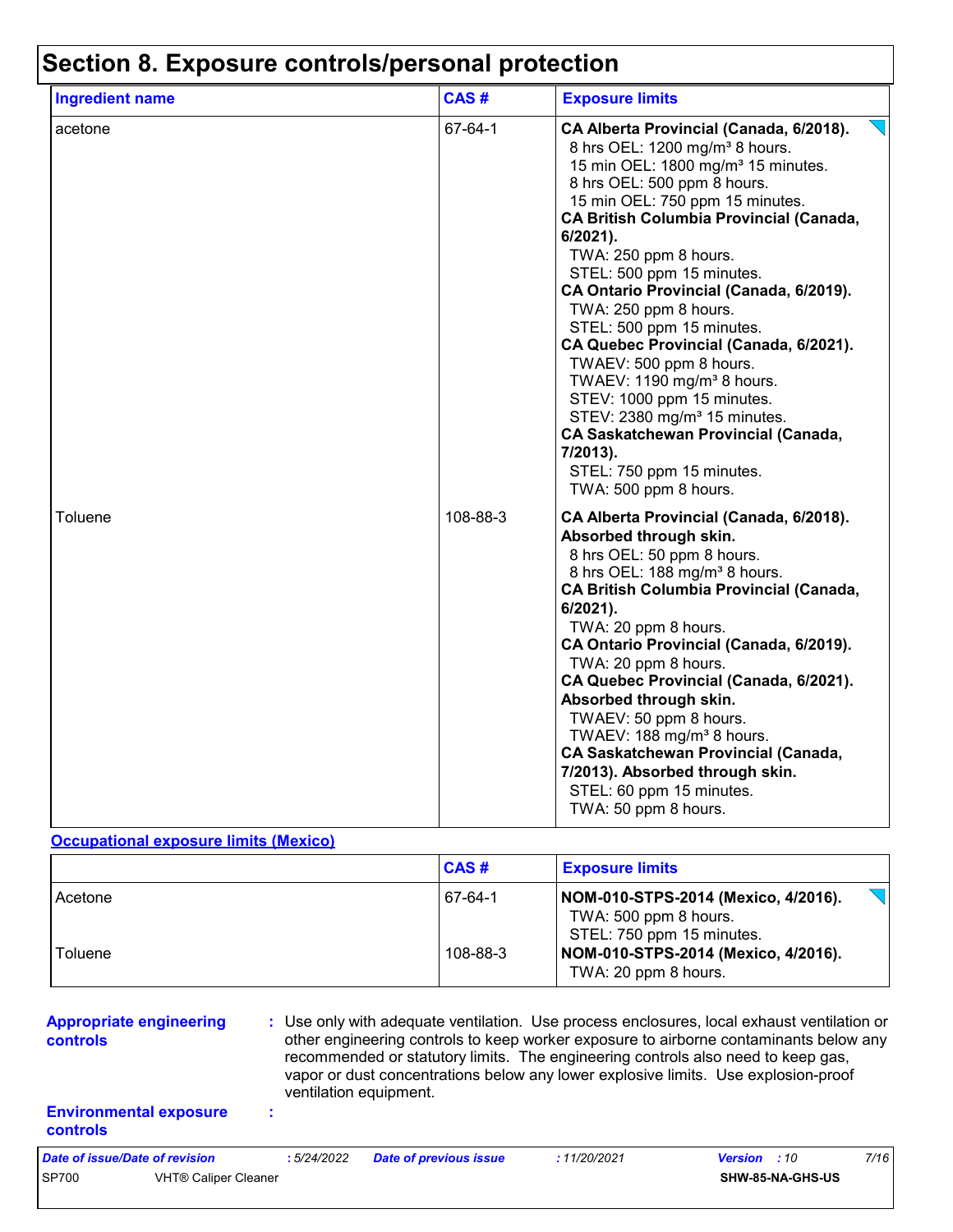# **Section 8. Exposure controls/personal protection**

|                                       | Emissions from ventilation or work process equipment should be checked to ensure<br>they comply with the requirements of environmental protection legislation. In some<br>cases, fume scrubbers, filters or engineering modifications to the process equipment<br>will be necessary to reduce emissions to acceptable levels.                                                                                                                                                                                                                                                                                        |
|---------------------------------------|----------------------------------------------------------------------------------------------------------------------------------------------------------------------------------------------------------------------------------------------------------------------------------------------------------------------------------------------------------------------------------------------------------------------------------------------------------------------------------------------------------------------------------------------------------------------------------------------------------------------|
| <b>Individual protection measures</b> |                                                                                                                                                                                                                                                                                                                                                                                                                                                                                                                                                                                                                      |
| <b>Hygiene measures</b>               | Wash hands, forearms and face thoroughly after handling chemical products, before<br>eating, smoking and using the lavatory and at the end of the working period.<br>Appropriate techniques should be used to remove potentially contaminated clothing.<br>Wash contaminated clothing before reusing. Ensure that eyewash stations and safety<br>showers are close to the workstation location.                                                                                                                                                                                                                      |
| <b>Eye/face protection</b>            | Safety eyewear complying with an approved standard should be used when a risk<br>assessment indicates this is necessary to avoid exposure to liquid splashes, mists,<br>gases or dusts. If contact is possible, the following protection should be worn, unless<br>the assessment indicates a higher degree of protection: chemical splash goggles.                                                                                                                                                                                                                                                                  |
| <b>Skin protection</b>                |                                                                                                                                                                                                                                                                                                                                                                                                                                                                                                                                                                                                                      |
| <b>Hand protection</b>                | Chemical-resistant, impervious gloves complying with an approved standard should be<br>worn at all times when handling chemical products if a risk assessment indicates this is<br>necessary. Considering the parameters specified by the glove manufacturer, check<br>during use that the gloves are still retaining their protective properties. It should be<br>noted that the time to breakthrough for any glove material may be different for different<br>glove manufacturers. In the case of mixtures, consisting of several substances, the<br>protection time of the gloves cannot be accurately estimated. |
| <b>Body protection</b>                | Personal protective equipment for the body should be selected based on the task being<br>performed and the risks involved and should be approved by a specialist before<br>handling this product. When there is a risk of ignition from static electricity, wear anti-<br>static protective clothing. For the greatest protection from static discharges, clothing<br>should include anti-static overalls, boots and gloves.                                                                                                                                                                                         |
| <b>Other skin protection</b>          | Appropriate footwear and any additional skin protection measures should be selected<br>based on the task being performed and the risks involved and should be approved by a<br>specialist before handling this product.                                                                                                                                                                                                                                                                                                                                                                                              |
| <b>Respiratory protection</b>         | Based on the hazard and potential for exposure, select a respirator that meets the<br>appropriate standard or certification. Respirators must be used according to a<br>respiratory protection program to ensure proper fitting, training, and other important<br>aspects of use.                                                                                                                                                                                                                                                                                                                                    |

## **Section 9. Physical and chemical properties**

The conditions of measurement of all properties are at standard temperature and pressure unless otherwise indicated.

| <b>Appearance</b>                                                 |                                                             |                       |      |
|-------------------------------------------------------------------|-------------------------------------------------------------|-----------------------|------|
| <b>Physical state</b>                                             | $:$ Liquid.                                                 |                       |      |
| <b>Color</b>                                                      | : Not available.                                            |                       |      |
| Odor                                                              | : Not available.                                            |                       |      |
| <b>Odor threshold</b>                                             | : Not available.                                            |                       |      |
| pH                                                                | : Not applicable.                                           |                       |      |
| <b>Melting point/freezing point</b>                               | : Not available.                                            |                       |      |
| <b>Boiling point, initial boiling</b><br>point, and boiling range | : Not available.                                            |                       |      |
| <b>Flash point</b>                                                | : Closed cup: -19°C (-2.2°F) [Pensky-Martens Closed Cup]    |                       |      |
| <b>Evaporation rate</b>                                           | $\therefore$ 5.6 (butyl acetate = 1)                        |                       |      |
| <b>Flammability</b>                                               | : Not available.                                            |                       |      |
| Lower and upper explosion<br>limit/flammability limit             | $:$ Lower: 1%<br>Upper: 12.8%                               |                       |      |
| <b>Date of issue/Date of revision</b>                             | :5/24/2022<br><b>Date of previous issue</b><br>: 11/20/2021 | <b>Version</b><br>:10 | 8/16 |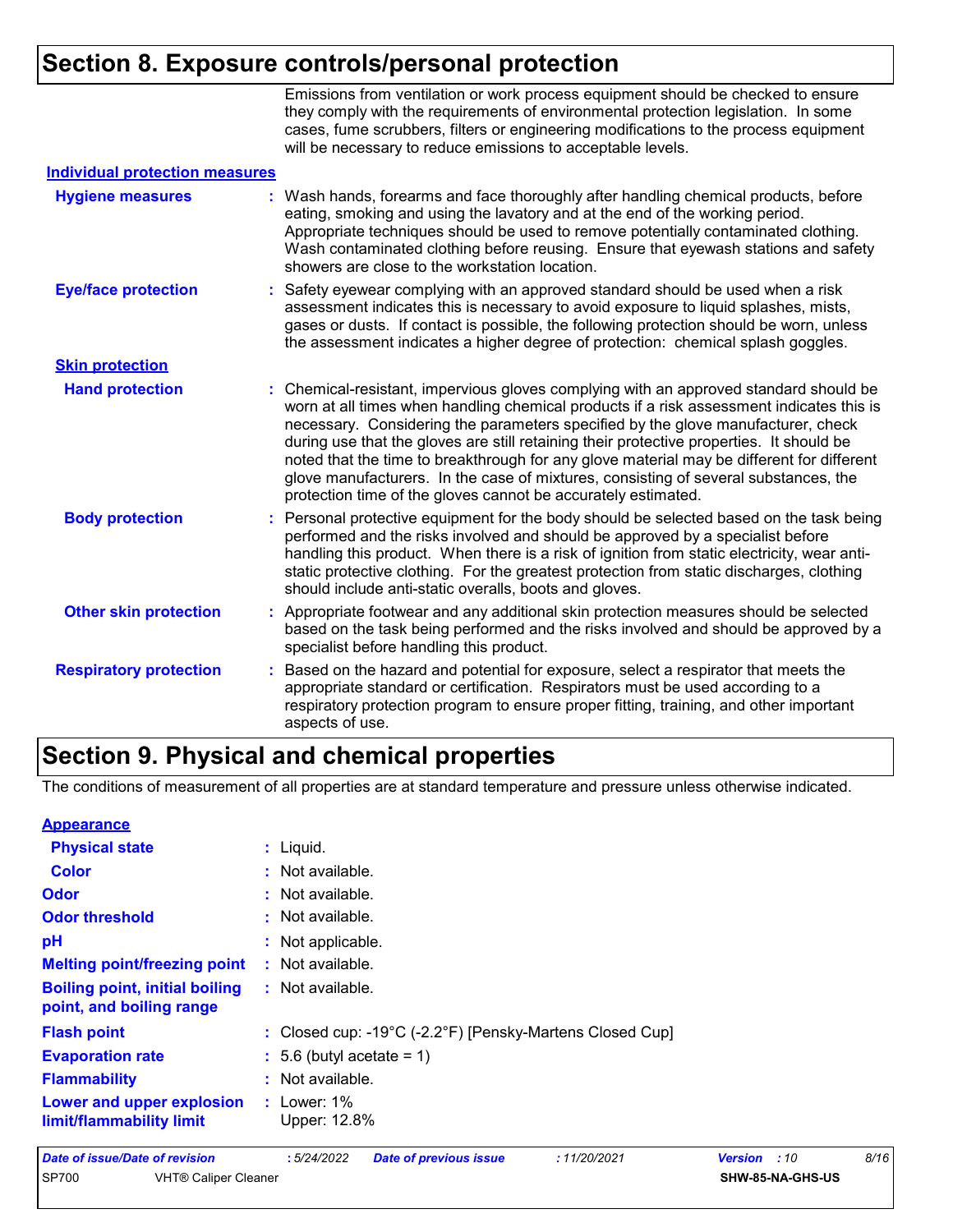# **Section 9. Physical and chemical properties**

| <b>Vapor pressure</b>                             | : $101.3$ kPa (760 mm Hg)                                      |
|---------------------------------------------------|----------------------------------------------------------------|
| <b>Relative vapor density</b>                     | : $2$ [Air = 1]                                                |
| <b>Relative density</b>                           | : 0.8                                                          |
| <b>Solubility</b>                                 | : Not available.                                               |
| <b>Partition coefficient: n-</b><br>octanol/water | : Not applicable.                                              |
| <b>Auto-ignition temperature</b>                  | : Not available.                                               |
| <b>Decomposition temperature</b>                  | : Not available.                                               |
| <b>Viscosity</b>                                  | Kinematic (40°C (104°F)): <20.5 mm <sup>2</sup> /s (<20.5 cSt) |
| <b>Molecular weight</b>                           | Not applicable.                                                |
| <b>Aerosol product</b>                            |                                                                |
| <b>Type of aerosol</b>                            | : Spray                                                        |
| <b>Heat of combustion</b>                         | $: 26.569$ kJ/g                                                |
|                                                   |                                                                |

# **Section 10. Stability and reactivity**

| <b>Reactivity</b>                            | : No specific test data related to reactivity available for this product or its ingredients.              |
|----------------------------------------------|-----------------------------------------------------------------------------------------------------------|
| <b>Chemical stability</b>                    | : The product is stable.                                                                                  |
| <b>Possibility of hazardous</b><br>reactions | : Under normal conditions of storage and use, hazardous reactions will not occur.                         |
| <b>Conditions to avoid</b>                   | : Avoid all possible sources of ignition (spark or flame).                                                |
| Incompatible materials                       | : No specific data.                                                                                       |
| <b>Hazardous decomposition</b><br>products   | : Under normal conditions of storage and use, hazardous decomposition products should<br>not be produced. |

# **Section 11. Toxicological information**

### **Information on toxicological effects**

### **Acute toxicity**

| <b>Product/ingredient name</b> | <b>Result</b>                      | <b>Species</b> | <b>Dose</b>                         | <b>Exposure</b> |
|--------------------------------|------------------------------------|----------------|-------------------------------------|-----------------|
| Acetone<br>Toluene             | LD50 Oral<br>LC50 Inhalation Vapor | Rat<br>Rat     | 5800 mg/kg<br>$49$ g/m <sup>3</sup> | 4 hours         |
|                                | LD50 Oral                          | Rat            | $ 636 \text{ mg/kg} $               |                 |

### **Irritation/Corrosion**

| <b>Product/ingredient name</b>       | <b>Result</b>                               | <b>Species</b> | <b>Score</b> | <b>Exposure</b>     | <b>Observation</b>       |
|--------------------------------------|---------------------------------------------|----------------|--------------|---------------------|--------------------------|
| Acetone                              | Eyes - Mild irritant                        | Human          |              | 186300 ppm          | $\overline{\phantom{0}}$ |
|                                      | Eyes - Mild irritant                        | Rabbit         |              | $10$ uL             |                          |
|                                      | Eyes - Moderate irritant                    | Rabbit         |              | 24 hours 20         |                          |
|                                      |                                             |                |              | mg                  |                          |
|                                      | Eyes - Severe irritant                      | Rabbit         |              | $20 \text{ mg}$     |                          |
|                                      | Skin - Mild irritant                        | Rabbit         |              | 24 hours 500        |                          |
|                                      |                                             |                |              | mg                  |                          |
|                                      | Skin - Mild irritant                        | Rabbit         |              | 395 mg              |                          |
| Toluene                              | Eyes - Mild irritant                        | Rabbit         |              | 0.5 minutes         |                          |
|                                      |                                             |                |              | $100 \text{ mg}$    |                          |
| Date of issue/Date of revision       | <b>Date of previous issue</b><br>:5/24/2022 |                | :11/20/2021  | <b>Version</b> : 10 | 9/16                     |
| SP700<br><b>VHT® Caliper Cleaner</b> |                                             |                |              |                     | SHW-85-NA-GHS-US         |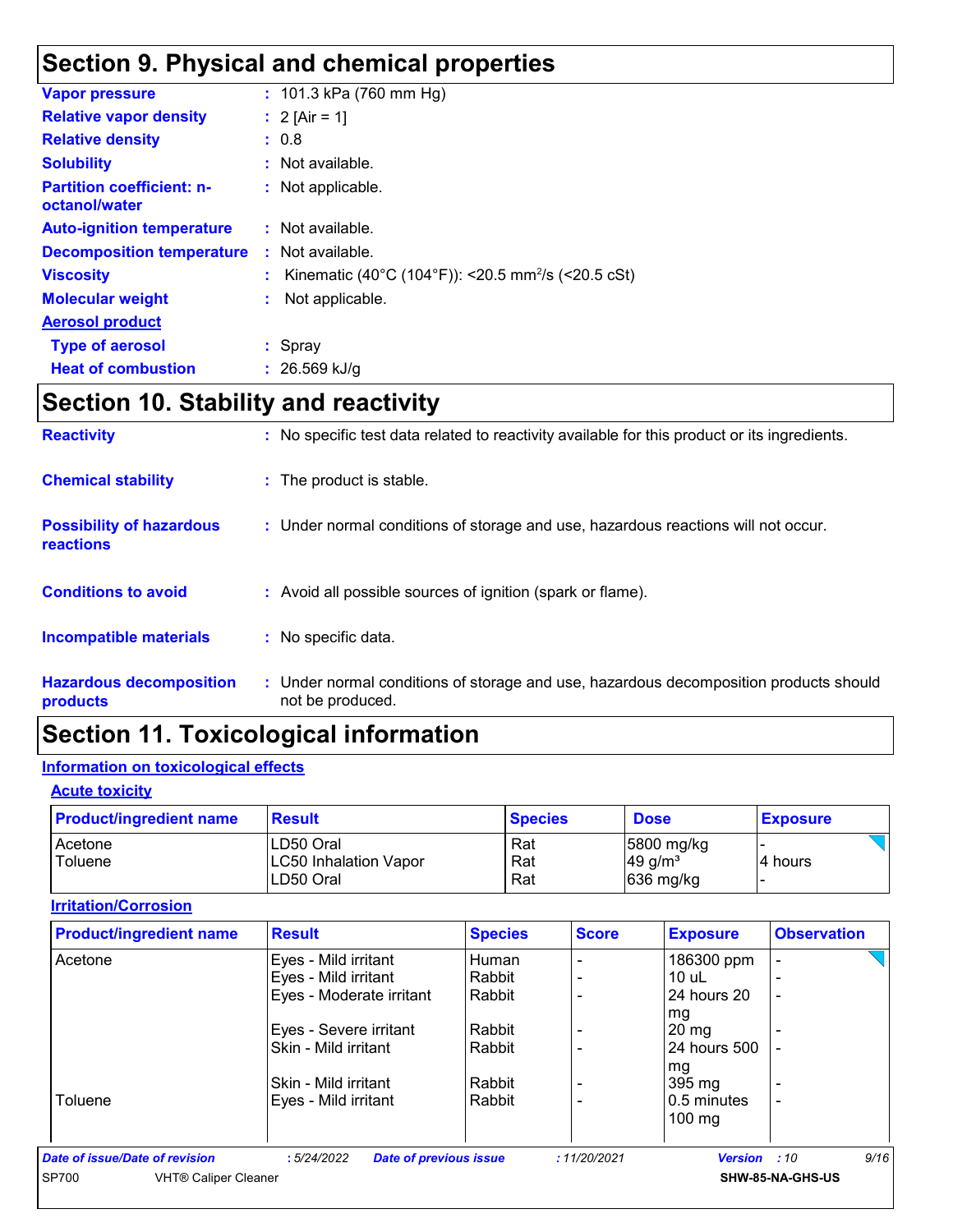# **Section 11. Toxicological information**

|                    | Eyes - Mild irritant     | Rabbit | 870 ug           |  |
|--------------------|--------------------------|--------|------------------|--|
|                    | Eyes - Severe irritant   | Rabbit | 24 hours 2       |  |
|                    |                          |        | mg               |  |
|                    | Skin - Mild irritant     | Pig    | 24 hours 250     |  |
|                    |                          |        | uL               |  |
|                    | Skin - Mild irritant     | Rabbit | 435 mg           |  |
|                    | Skin - Moderate irritant | Rabbit | 24 hours 20      |  |
|                    |                          |        | mg               |  |
|                    | Skin - Moderate irritant | Rabbit | $500 \text{ mg}$ |  |
| Methyl Cyclohexane | Eyes - Mild irritant     | Rabbit | 24 hours 100     |  |
|                    |                          |        | uL               |  |
|                    | Skin - Mild irritant     | Rabbit | 24 hours 500     |  |
|                    |                          |        | uL               |  |

### **Sensitization**

Not available.

### **Mutagenicity**

Not available.

### **Carcinogenicity**

Not available.

#### **Classification**

| <b>Product/ingredient name</b> | <b>OSHA</b> | <b>IARC</b> | <b>NTP</b> |
|--------------------------------|-------------|-------------|------------|
| Toluene                        |             |             |            |

### **Reproductive toxicity**

Not available.

### **Teratogenicity**

Not available.

### **Specific target organ toxicity (single exposure)**

| <b>Name</b>                         | <b>Category</b> | <b>Route of</b><br>exposure | <b>Target organs</b>            |
|-------------------------------------|-----------------|-----------------------------|---------------------------------|
| Acetone                             | Category 3      |                             | Respiratory tract<br>irritation |
|                                     | Category 3      |                             | l Narcotic effects              |
| Toluene                             | Category 3      |                             | Respiratory tract<br>irritation |
|                                     | Category 3      |                             | l Narcotic effects              |
| Light Aliphatic Hydrocarbon Solvent | Category 3      |                             | Respiratory tract<br>irritation |
|                                     | Category 3      |                             | l Narcotic effects              |
| Lt. Aliphatic Hydrocarbon Solvent   | Category 3      |                             | Respiratory tract<br>irritation |
|                                     | Category 3      |                             | Narcotic effects                |
| Methyl Cyclohexane                  | Category 3      |                             | Narcotic effects                |

### **Specific target organ toxicity (repeated exposure)**

| <b>Name</b>                         | <b>Category</b> | <b>Route of</b><br>exposure | <b>Target organs</b> |
|-------------------------------------|-----------------|-----------------------------|----------------------|
| Acetone                             | Category 2      |                             |                      |
| Toluene                             | Category 2      |                             |                      |
| Light Aliphatic Hydrocarbon Solvent | Category 2      |                             |                      |
| Lt. Aliphatic Hydrocarbon Solvent   | Category 2      |                             |                      |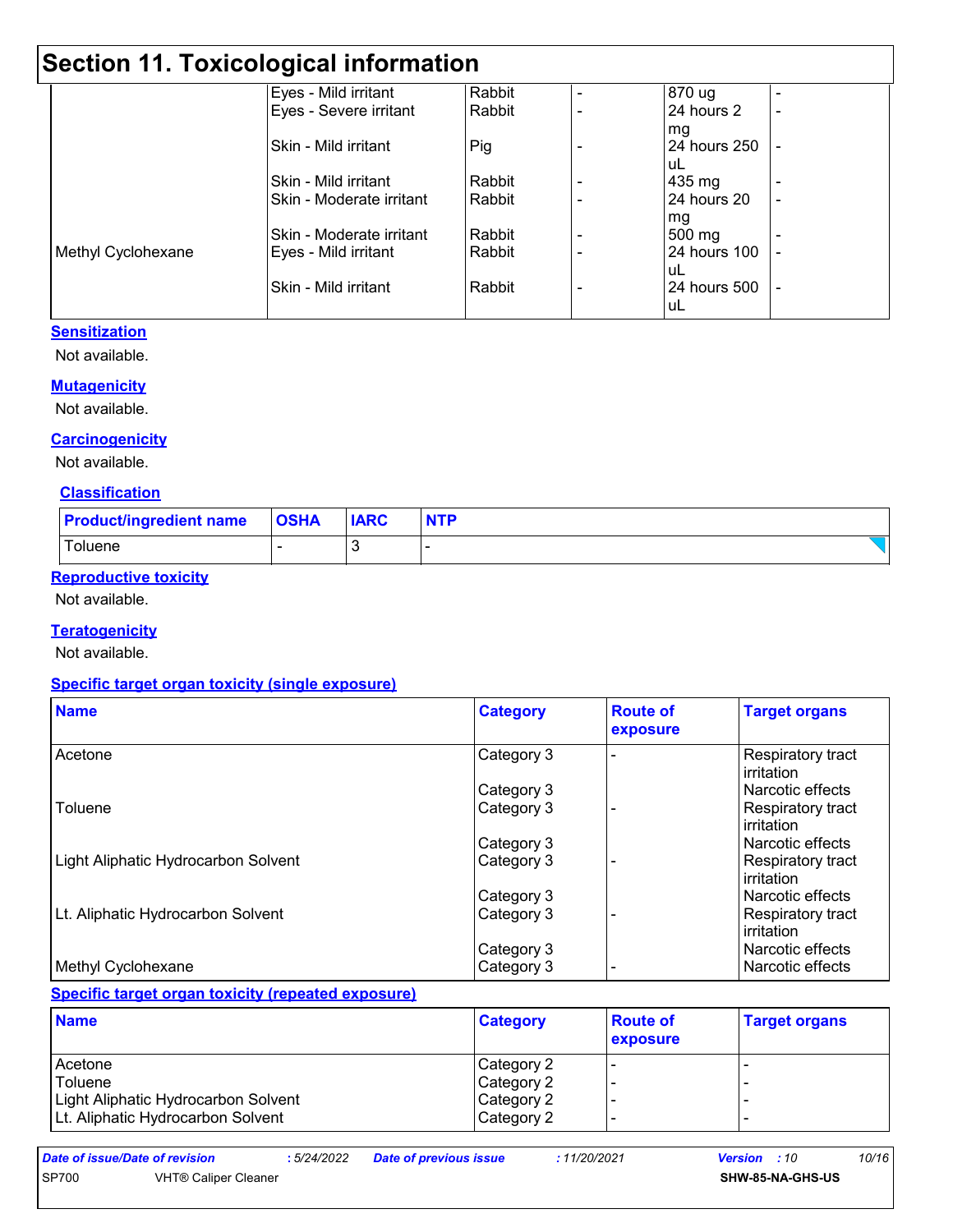# **Section 11. Toxicological information**

### **Aspiration hazard**

| <b>Name</b>                         | <b>Result</b>                         |
|-------------------------------------|---------------------------------------|
| Toluene                             | <b>ASPIRATION HAZARD - Category 1</b> |
| Light Aliphatic Hydrocarbon Solvent | <b>ASPIRATION HAZARD - Category 1</b> |
| Lt. Aliphatic Hydrocarbon Solvent   | <b>ASPIRATION HAZARD - Category 1</b> |
| Methyl Cyclohexane                  | <b>ASPIRATION HAZARD - Category 1</b> |

| <b>Information on the likely</b><br>routes of exposure | : Not available.                                                                                                                                                                                                                                                        |
|--------------------------------------------------------|-------------------------------------------------------------------------------------------------------------------------------------------------------------------------------------------------------------------------------------------------------------------------|
| <b>Potential acute health effects</b>                  |                                                                                                                                                                                                                                                                         |
| <b>Eye contact</b>                                     | : Causes serious eye irritation.                                                                                                                                                                                                                                        |
| <b>Inhalation</b>                                      | : Can cause central nervous system (CNS) depression. May cause drowsiness or<br>dizziness. May cause respiratory irritation.                                                                                                                                            |
| <b>Skin contact</b>                                    | : No known significant effects or critical hazards.                                                                                                                                                                                                                     |
| <b>Ingestion</b>                                       | : Can cause central nervous system (CNS) depression. May be fatal if swallowed and<br>enters airways.                                                                                                                                                                   |
|                                                        | <b>Symptoms related to the physical, chemical and toxicological characteristics</b>                                                                                                                                                                                     |
| <b>Eye contact</b>                                     | : Adverse symptoms may include the following:<br>pain or irritation<br>watering<br>redness                                                                                                                                                                              |
| <b>Inhalation</b>                                      | : Adverse symptoms may include the following:<br>respiratory tract irritation<br>coughing<br>nausea or vomiting<br>headache<br>drowsiness/fatigue<br>dizziness/vertigo<br>unconsciousness<br>reduced fetal weight<br>increase in fetal deaths<br>skeletal malformations |
| <b>Skin contact</b>                                    | : Adverse symptoms may include the following:<br>reduced fetal weight<br>increase in fetal deaths<br>skeletal malformations                                                                                                                                             |
| <b>Ingestion</b>                                       | : Adverse symptoms may include the following:<br>nausea or vomiting<br>reduced fetal weight<br>increase in fetal deaths<br>skeletal malformations                                                                                                                       |
|                                                        | Delayed and immediate effects and also chronic effects from short and long term exposure                                                                                                                                                                                |
| <b>Short term exposure</b>                             |                                                                                                                                                                                                                                                                         |
| <b>Potential immediate</b><br>effects                  | : Not available.                                                                                                                                                                                                                                                        |
| <b>Dotantial delayed offects</b> . Not available       |                                                                                                                                                                                                                                                                         |

| <b>Potential delayed effects</b>             | : Not available. |
|----------------------------------------------|------------------|
| Long term exposure                           |                  |
| <b>Potential immediate</b><br><b>effects</b> | : Not available. |

**Potential delayed effects :** Not available.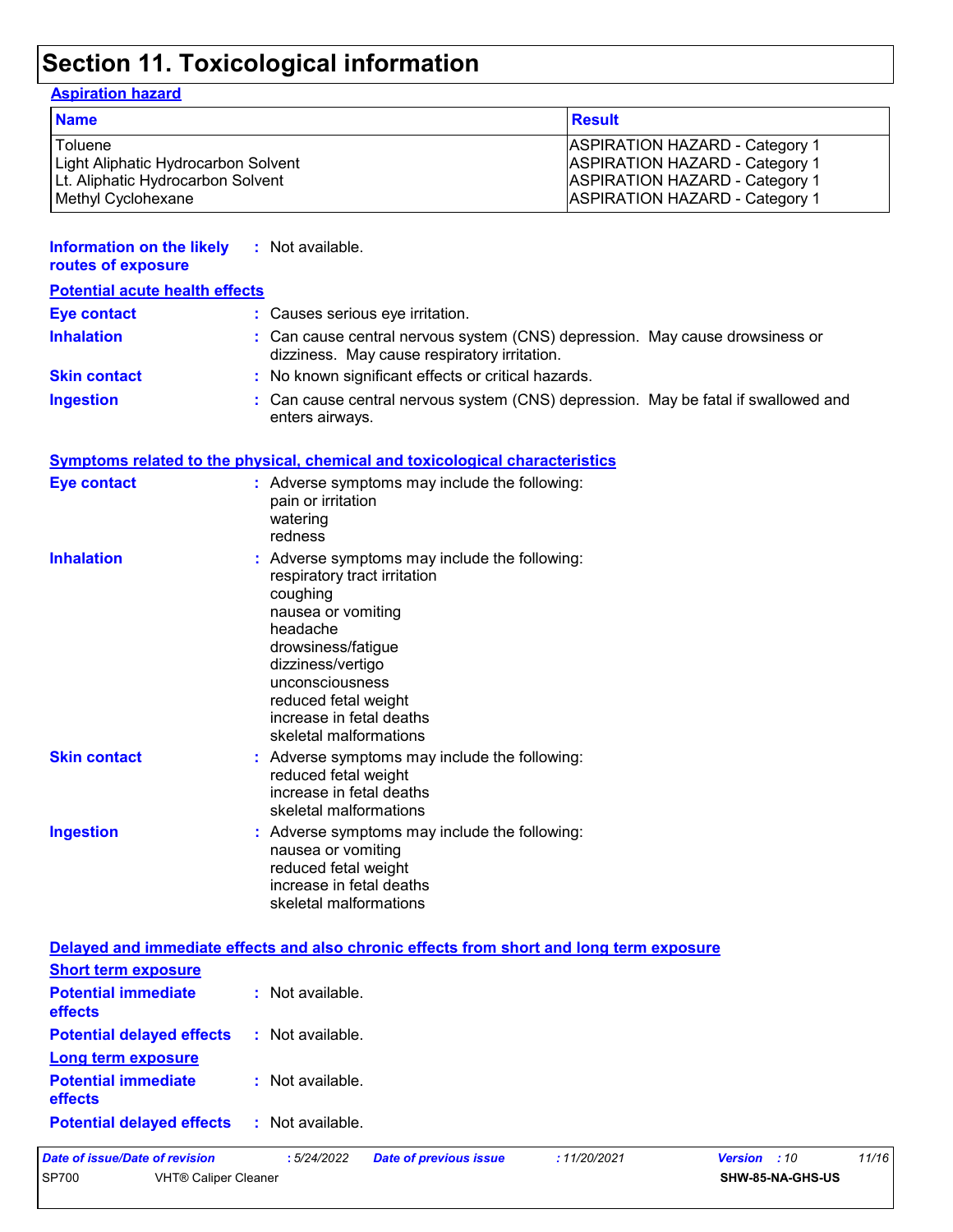# **Section 11. Toxicological information**

### **Potential chronic health effects**

| Not available.               |                                                                      |
|------------------------------|----------------------------------------------------------------------|
| <b>General</b>               | : May cause damage to organs through prolonged or repeated exposure. |
| <b>Carcinogenicity</b>       | : No known significant effects or critical hazards.                  |
| <b>Mutagenicity</b>          | : No known significant effects or critical hazards.                  |
| <b>Teratogenicity</b>        | : Suspected of damaging the unborn child.                            |
| <b>Developmental effects</b> | : No known significant effects or critical hazards.                  |
| <b>Fertility effects</b>     | : No known significant effects or critical hazards.                  |

### **Numerical measures of toxicity**

### **Acute toxicity estimates**

| <b>Route</b> | <b>ATE value</b> |
|--------------|------------------|
| Oral         | 9784.78 mg/kg    |

# **Section 12. Ecological information**

| <b>Toxicity</b>                      |                                      |                                                                           |                 |
|--------------------------------------|--------------------------------------|---------------------------------------------------------------------------|-----------------|
| <b>Product/ingredient name</b>       | <b>Result</b>                        | <b>Species</b>                                                            | <b>Exposure</b> |
| Acetone                              | Acute EC50 7200000 µg/l Fresh water  | Algae - Selenastrum sp.                                                   | 96 hours        |
|                                      | Acute LC50 4.42589 ml/L Marine water | Crustaceans - Acartia tonsa -<br>Copepodid                                | 48 hours        |
|                                      | Acute LC50 7460000 µg/l Fresh water  | Daphnia - Daphnia cucullata                                               | 48 hours        |
|                                      | Acute LC50 5600 ppm Fresh water      | Fish - Poecilia reticulata                                                | 96 hours        |
|                                      | Chronic NOEC 4.95 mg/l Marine water  | Algae - Ulva pertusa                                                      | 96 hours        |
|                                      | Chronic NOEC 0.016 ml/L Fresh water  | Crustaceans - Daphniidae                                                  | 21 days         |
|                                      | Chronic NOEC 0.1 ml/L Fresh water    | Daphnia - Daphnia magna -<br>Neonate                                      | 21 days         |
|                                      | Chronic NOEC 5 µg/l Marine water     | Fish - Gasterosteus aculeatus -<br>Larvae                                 | 42 days         |
| Toluene                              | Acute EC50 >433 ppm Marine water     | Algae - Skeletonema costatum                                              | 96 hours        |
|                                      | Acute EC50 11600 µg/l Fresh water    | Crustaceans - Gammarus<br>pseudolimnaeus - Adult                          | 48 hours        |
|                                      | Acute EC50 6000 µg/l Fresh water     | Daphnia - Daphnia magna -<br>Juvenile (Fledgling, Hatchling,<br>Weanling) | 48 hours        |
|                                      | Acute LC50 5500 µg/l Fresh water     | Fish - Oncorhynchus kisutch - Fry                                         | 96 hours        |
|                                      | Chronic NOEC 1000 µg/l Fresh water   | Daphnia - Daphnia magna                                                   | 21 days         |
| Lt. Aliphatic Hydrocarbon<br>Solvent | Acute LC50 >100000 ppm Fresh water   | Fish - Oncorhynchus mykiss                                                | 96 hours        |
| Methyl Cyclohexane                   | Acute LC50 5800 µg/l Marine water    | Fish - Morone saxatilis - Juvenile<br>(Fledgling, Hatchling, Weanling)    | 96 hours        |

### **Persistence and degradability**

| <b>Product/ingredient name</b> | <b>Aquatic half-life</b> | <b>Photolysis</b> | Biodegradability |
|--------------------------------|--------------------------|-------------------|------------------|
| Acetone                        |                          |                   | Readily          |
| Toluene                        |                          |                   | Readily          |

### **Bioaccumulative potential**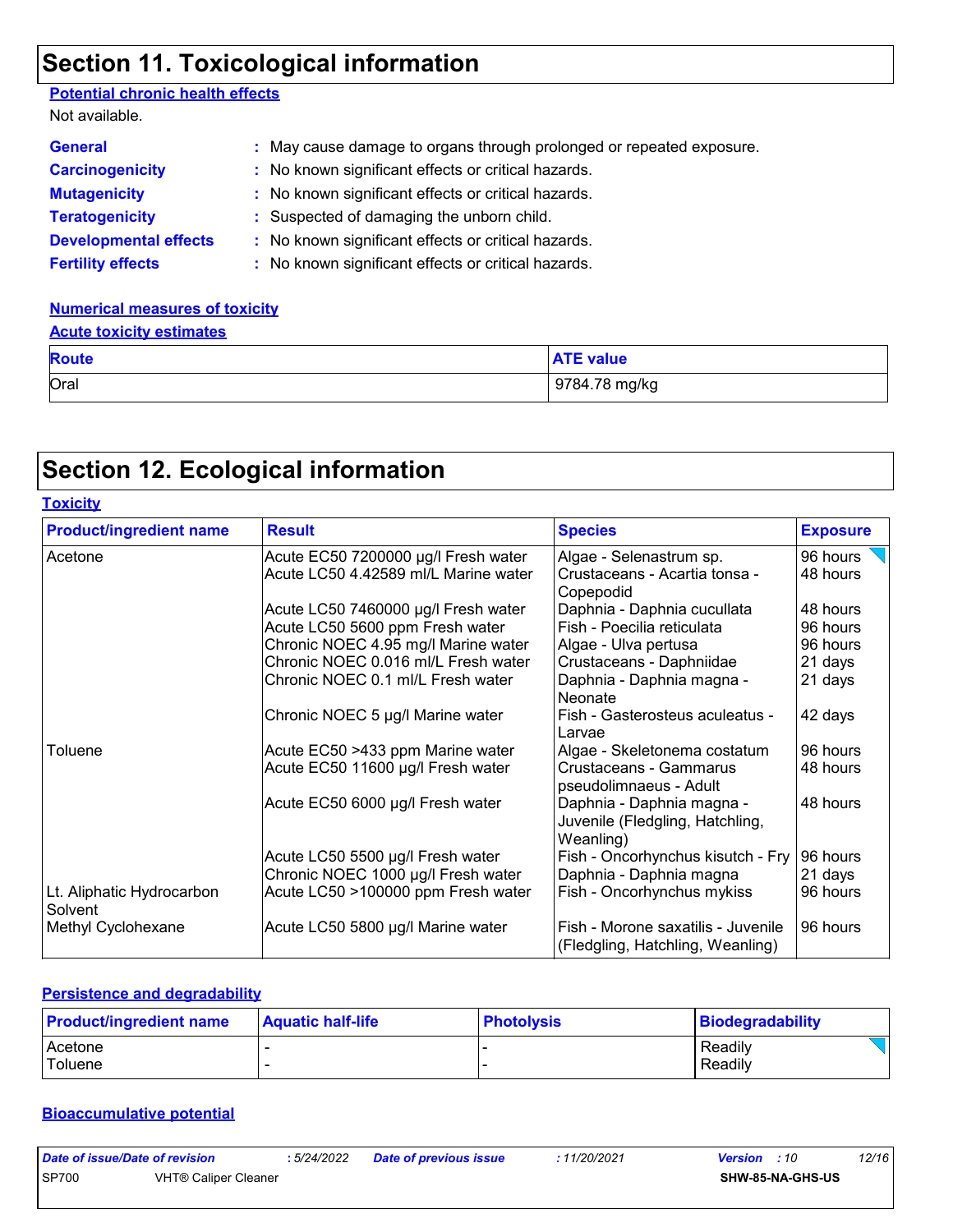# **Section 12. Ecological information**

| <b>Product/ingredient name</b> | $LogP_{ow}$ | <b>BCF</b> | <b>Potential</b> |  |  |
|--------------------------------|-------------|------------|------------------|--|--|
| Toluene                        |             | 90         | low              |  |  |
| Light Aliphatic Hydrocarbon    | -           | 10 to 2500 | high             |  |  |
| Solvent                        |             |            |                  |  |  |
| Lt. Aliphatic Hydrocarbon      |             | 10 to 2500 | high             |  |  |
| Solvent<br>Methyl Cyclohexane  |             | 186.21     | low              |  |  |
|                                |             |            |                  |  |  |

### **Mobility in soil**

**Soil/water partition coefficient (K**<sup>oc</sup>)

**:** Not available.

**Other adverse effects** : No known significant effects or critical hazards.

# **Section 13. Disposal considerations**

### **Disposal methods :**

The generation of waste should be avoided or minimized wherever possible. Disposal of this product, solutions and any by-products should at all times comply with the requirements of environmental protection and waste disposal legislation and any regional local authority requirements. Dispose of surplus and non-recyclable products via a licensed waste disposal contractor. Waste should not be disposed of untreated to the sewer unless fully compliant with the requirements of all authorities with jurisdiction. Waste packaging should be recycled. Incineration or landfill should only be considered when recycling is not feasible. This material and its container must be disposed of in a safe way. Empty containers or liners may retain some product residues. Do not puncture or incinerate container.

# **Section 14. Transport information**

|                                                | <b>DOT</b><br><b>Classification</b>       | <b>TDG</b><br><b>Classification</b>                                                                                                                 | <b>Mexico</b><br><b>Classification</b> | <b>IATA</b>            | <b>IMDG</b>                               |
|------------------------------------------------|-------------------------------------------|-----------------------------------------------------------------------------------------------------------------------------------------------------|----------------------------------------|------------------------|-------------------------------------------|
| <b>UN number</b>                               | <b>UN1950</b>                             | <b>UN1950</b>                                                                                                                                       | <b>UN1950</b>                          | <b>UN1950</b>          | <b>UN1950</b>                             |
| <b>UN proper</b><br>shipping name              | <b>AEROSOLS</b>                           | <b>AEROSOLS</b>                                                                                                                                     | <b>AEROSOLS</b>                        | AEROSOLS,<br>flammable | <b>AEROSOLS</b>                           |
| <b>Transport</b><br>hazard class(es)           | 2.1                                       | 2.1                                                                                                                                                 | 2.1                                    | 2.1                    | 2.1                                       |
| <b>Packing group</b>                           | $\blacksquare$                            | $\blacksquare$                                                                                                                                      |                                        |                        |                                           |
| <b>Environmental</b><br>hazards                | No.                                       | No.                                                                                                                                                 | No.                                    | No.                    | No.                                       |
| <b>Additional</b><br>information               |                                           | Product classified<br>as per the<br>following sections<br>of the<br>Transportation of<br>Dangerous Goods<br>Regulations:<br>2.13-2.17 (Class<br>2). |                                        |                        |                                           |
| <b>Date of issue/Date of revision</b><br>SP700 | :5/24/2022<br><b>VHT® Caliper Cleaner</b> | <b>Date of previous issue</b>                                                                                                                       | : 11/20/2021                           |                        | 13/16<br>Version : 10<br>SHW-85-NA-GHS-US |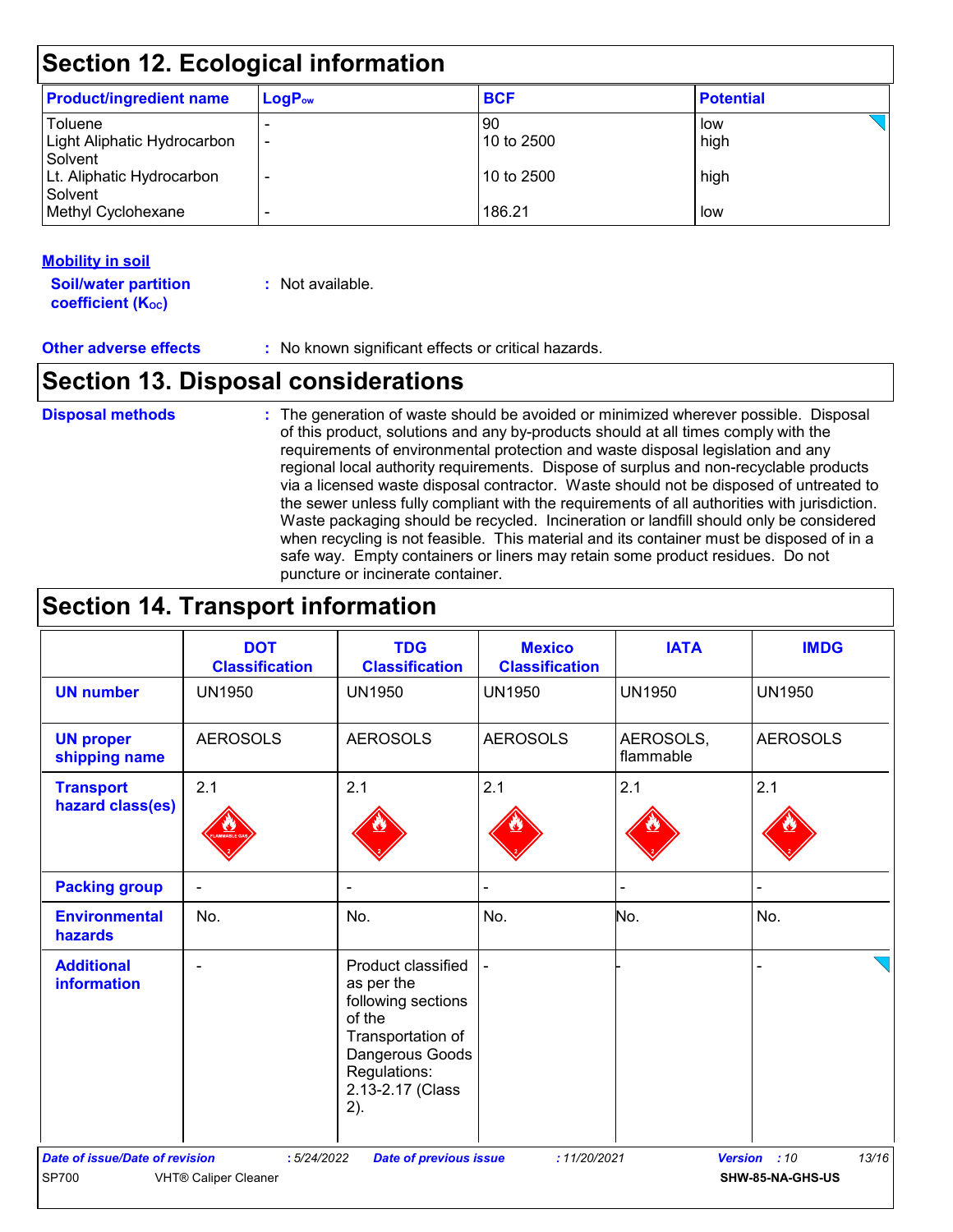| <b>Section 14. Transport information</b>                        |                                                                                                                 |                |                                                                                                                                                                                                                                                                                                                                                                                                                                                                                                                                                                                                                                                                                     |                                                                                                                 |                                                                                                                 |                                                                                                                 |
|-----------------------------------------------------------------|-----------------------------------------------------------------------------------------------------------------|----------------|-------------------------------------------------------------------------------------------------------------------------------------------------------------------------------------------------------------------------------------------------------------------------------------------------------------------------------------------------------------------------------------------------------------------------------------------------------------------------------------------------------------------------------------------------------------------------------------------------------------------------------------------------------------------------------------|-----------------------------------------------------------------------------------------------------------------|-----------------------------------------------------------------------------------------------------------------|-----------------------------------------------------------------------------------------------------------------|
|                                                                 | Dependent upon<br>container size, this<br>product may ship under<br>the Limited Quantity<br>shipping exception. |                | Dependent upon<br>container size, this<br>product may ship under<br>the Limited Quantity<br>shipping exception.                                                                                                                                                                                                                                                                                                                                                                                                                                                                                                                                                                     | Dependent upon<br>container size, this<br>product may ship under<br>the Limited Quantity<br>shipping exception. | Dependent upon<br>container size, this<br>product may ship under<br>the Limited Quantity<br>shipping exception. | Dependent upon<br>container size, this<br>product may ship under<br>the Limited Quantity<br>shipping exception. |
| <b>Special precautions for user :</b>                           |                                                                                                                 |                | Multi-modal shipping descriptions are provided for informational purposes and do not<br>consider container sizes. The presence of a shipping description for a particular<br>mode of transport (sea, air, etc.), does not indicate that the product is packaged<br>suitably for that mode of transport. All packaging must be reviewed for suitability<br>prior to shipment, and compliance with the applicable regulations is the sole<br>responsibility of the person offering the product for transport. People loading and<br>unloading dangerous goods must be trained on all of the risks deriving from the<br>substances and on all actions in case of emergency situations. |                                                                                                                 |                                                                                                                 |                                                                                                                 |
| <b>Transport in bulk according</b><br>to <b>IMO</b> instruments |                                                                                                                 | Not available. |                                                                                                                                                                                                                                                                                                                                                                                                                                                                                                                                                                                                                                                                                     |                                                                                                                 |                                                                                                                 |                                                                                                                 |
|                                                                 |                                                                                                                 |                | <b>Proper shipping name</b>                                                                                                                                                                                                                                                                                                                                                                                                                                                                                                                                                                                                                                                         | : Not available.                                                                                                |                                                                                                                 |                                                                                                                 |

# **Section 15. Regulatory information**

### **SARA 313**

SARA 313 (40 CFR 372.45) supplier notification can be found on the Environmental Data Sheet.

### **California Prop. 65**

WARNING: This product contains chemicals known to the State of California to cause cancer and birth defects or other reproductive harm.

#### **International regulations**

| <b>International lists</b> | Australia inventory (AIIC): Not determined.<br>China inventory (IECSC): Not determined.<br>Japan inventory (CSCL): Not determined.<br>Japan inventory (ISHL): Not determined.<br>Korea inventory (KECI): Not determined.<br>New Zealand Inventory of Chemicals (NZIoC): Not determined.<br>Philippines inventory (PICCS): Not determined.<br>Taiwan Chemical Substances Inventory (TCSI): Not determined.<br>Thailand inventory: Not determined.<br>Turkey inventory: Not determined.<br>Vietnam inventory: Not determined. |
|----------------------------|-----------------------------------------------------------------------------------------------------------------------------------------------------------------------------------------------------------------------------------------------------------------------------------------------------------------------------------------------------------------------------------------------------------------------------------------------------------------------------------------------------------------------------|
|----------------------------|-----------------------------------------------------------------------------------------------------------------------------------------------------------------------------------------------------------------------------------------------------------------------------------------------------------------------------------------------------------------------------------------------------------------------------------------------------------------------------------------------------------------------------|

### **Section 16. Other information**

### **Hazardous Material Information System (U.S.A.)**



**The customer is responsible for determining the PPE code for this material. For more information on HMIS® Personal Protective Equipment (PPE) codes, consult the HMIS® Implementation Manual.**

**Caution: HMIS® ratings are based on a 0-4 rating scale, with 0 representing minimal hazards or risks, and 4 representing significant hazards or risks. Although HMIS® ratings and the associated label are not required on SDSs or products leaving a facility under 29 CFR 1910.1200, the preparer may choose to provide them. HMIS® ratings are to be used with a fully implemented HMIS® program. HMIS® is a registered trademark and service mark of the American Coatings Association, Inc.**

**Procedure used to derive the classification**

| Date of issue/Date of revision |                      | : 5/24/2022 | <b>Date of previous issue</b> | : 11/20/2021 | <b>Version</b> : 10 |                         | 14/16 |
|--------------------------------|----------------------|-------------|-------------------------------|--------------|---------------------|-------------------------|-------|
| <b>SP700</b>                   | VHT® Caliper Cleaner |             |                               |              |                     | <b>SHW-85-NA-GHS-US</b> |       |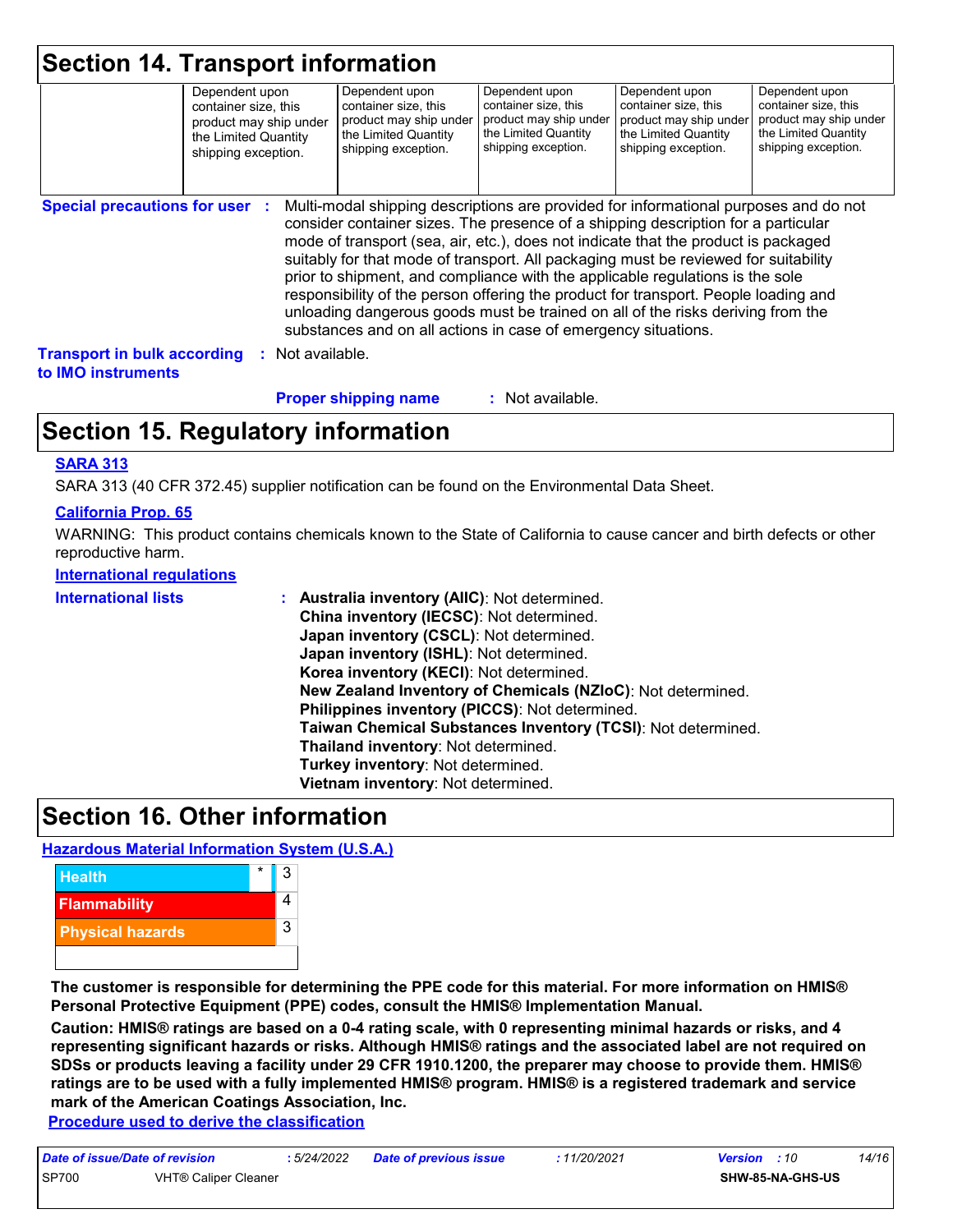## **Section 16. Other information**

| <b>Classification</b>                                                                             | <b>Justification</b>   |
|---------------------------------------------------------------------------------------------------|------------------------|
| FLAMMABLE AEROSOLS - Category 1                                                                   | IOn basis of test data |
| <b>GASES UNDER PRESSURE - Compressed gas</b>                                                      | Calculation method     |
| SERIOUS EYE DAMAGE/ EYE IRRITATION - Category 2A                                                  | Calculation method     |
| TOXIC TO REPRODUCTION - Category 2                                                                | Calculation method     |
| SPECIFIC TARGET ORGAN TOXICITY (SINGLE EXPOSURE) (Respiratory tract                               | l Calculation method   |
| irritation) - Category 3<br>SPECIFIC TARGET ORGAN TOXICITY (SINGLE EXPOSURE) (Narcotic effects) - | Calculation method     |
| Category 3                                                                                        |                        |
| SPECIFIC TARGET ORGAN TOXICITY (REPEATED EXPOSURE) - Category 2                                   | Calculation method     |
| <b>ASPIRATION HAZARD - Category 1</b>                                                             | Calculation method     |

#### **History**

| <b>Date of printing</b>           | : 5/24/2022                                                                                                                                                                                                                                                                                                                                                                                                                                                                                                                                                                                                           |
|-----------------------------------|-----------------------------------------------------------------------------------------------------------------------------------------------------------------------------------------------------------------------------------------------------------------------------------------------------------------------------------------------------------------------------------------------------------------------------------------------------------------------------------------------------------------------------------------------------------------------------------------------------------------------|
| Date of issue/Date of<br>revision | : 5/24/2022                                                                                                                                                                                                                                                                                                                                                                                                                                                                                                                                                                                                           |
| Date of previous issue            | : 11/20/2021                                                                                                                                                                                                                                                                                                                                                                                                                                                                                                                                                                                                          |
| <b>Version</b>                    | : 10                                                                                                                                                                                                                                                                                                                                                                                                                                                                                                                                                                                                                  |
| <b>Key to abbreviations</b>       | $\therefore$ ATE = Acute Toxicity Estimate<br>BCF = Bioconcentration Factor<br>GHS = Globally Harmonized System of Classification and Labelling of Chemicals<br>IATA = International Air Transport Association<br>IBC = Intermediate Bulk Container<br><b>IMDG = International Maritime Dangerous Goods</b><br>LogPow = logarithm of the octanol/water partition coefficient<br>MARPOL = International Convention for the Prevention of Pollution From Ships, 1973<br>as modified by the Protocol of 1978. ("Marpol" = marine pollution)<br>$N/A = Not available$<br>SGG = Segregation Group<br>$UN = United Nations$ |

### **Indicates information that has changed from previously issued version.**

### **Notice to reader**

**It is recommended that each customer or recipient of this Safety Data Sheet (SDS) study it carefully and consult resources, as necessary or appropriate, to become aware of and understand the data contained in this SDS and any hazards associated with the product. This information is provided in good faith and believed to be accurate as of the effective date herein. However, no warranty, express or implied, is given. The information presented here applies only to the product as shipped. The addition of any material can change the composition, hazards and risks of the product. Products shall not be repackaged, modified, or tinted except as specifically instructed by the manufacturer, including but not limited to the incorporation of products not specified by the manufacturer, or the use or addition of products in proportions not specified by the manufacturer. Regulatory requirements are subject to change and may differ between various locations and jurisdictions. The customer/buyer/user is responsible to ensure that his activities comply with all country, federal, state, provincial or local laws. The conditions for use of the product are not under the control of the manufacturer; the customer/buyer/user is responsible to determine the conditions necessary for the safe use of this product. The customer/buyer/user should not use the product for any purpose other than the purpose shown in the applicable section of this SDS without first referring to the supplier and obtaining written handling instructions. Due to the proliferation of sources for information such as manufacturer-specific SDS, the manufacturer cannot be responsible for SDSs obtained from any other source.**